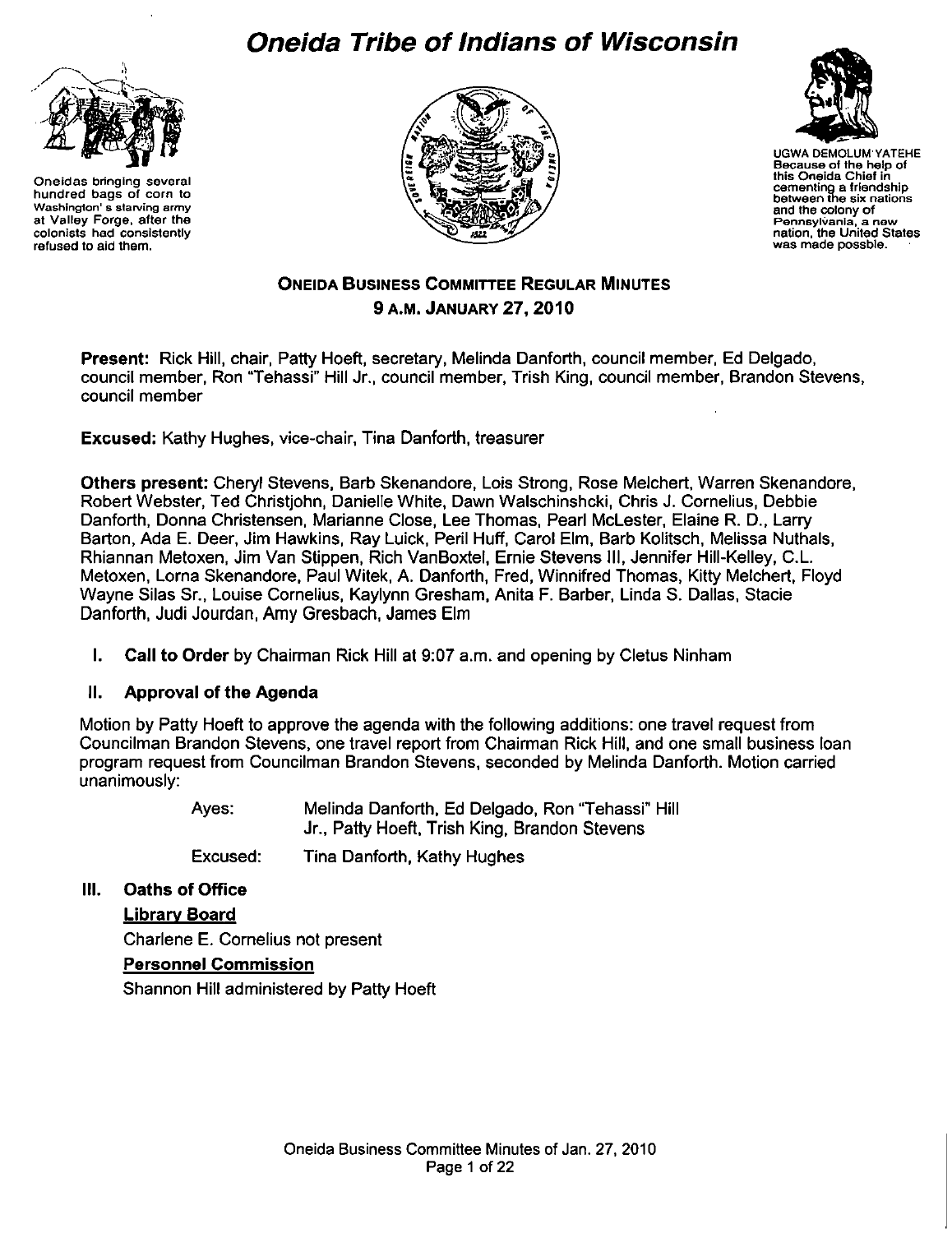## **IV. Minutes to be approved**

## **1. Dec. 30, 2009 Special Business Committee minutes**

**Excerpt from Jan. 6:** Motion by Melinda Danforth to table the Dec. 30 Business Committee minutes, please add on page five, all of for the record for myself, seconded Patty Hoeft. Motion carried unanimously.

Motion by Melinda Danforth to take from the table, seconded by Patty Hoeft. Motion carried unanimously:

| Ayes:    | Melinda Danforth, Ed Delgado, Ron "Tehassi" Hill<br>Jr., Patty Hoeft, Trish King, Brandon Stevens |
|----------|---------------------------------------------------------------------------------------------------|
| Excused: | Tina Danforth, Kathy Hughes                                                                       |

Motion by Melinda Danforth to approve the Dec. 30, 2009 Special Business Committee minutes, seconded by Patty Hoeft. Motion carried unanimously:

> Ayes: Melinda Danforth, Ed Delgado, Ron "Tehassi" Hill Jr., Patty Hoeft, Trish King, Brandon Stevens

Excused: Tina Danforth, Kathy Hughes

#### **2. Jan. 13 Business Committee minutes**

Motion by Melinda Danforth to approve the Jan. 13 Business Committee minutes, seconded by Patty Hoeft. Motion carried unanimously:

> Ayes: Melinda Danforth, Ed Delgado, Ron "Tehassi" Hill Jr., Patty Hoeft, Trish King, Brandon Stevens

Excused: Tina Danforth, Kathy Hughes

## **v. Tabled business**

**1. Custodial -Approve one reassignment of Custodial Supervisor Trainee to Custodial Supervisor, one reassignment of Senior Custodian to Interim Custodial Supervisor, one salary increase of \$2.09 for first reassignment retro Oct. 11, 2009 and one salary increase of \$1.63 for second reassignment retro Aug. 3, 2009**  Sponsor: Lloyd Powless/Rose Melchert **Excerpt from Jan.** *6:* Motion by Kathy Hughes to table, seconded by Ed Delgado. Motion carried.

Motion by Patty Hoeft to take from table, seconded by Melinda Danforth. Motion carried unanimously:

Ayes: Melinda Danforth, Ed Delgado, Ron "Tehassi" Hill Jr., Patty Hoeft, Trish King, Brandon Stevens

Excused: Tina Danforth, Kathy Hughes

Motion by Ed Delgado to approve one reassignment of Custodial Supervisor Trainee to Custodial Supervisor, one reassignment of Senior Custodian to Interim Custodial Supervisor, one salary increase of \$2.09 for first reassignment retro Oct. 11, 2009 and one salary increase of \$1.63 for second reassignment retro Aug. 3, 2009, seconded by Patty Hoeft. Motion carried with two abstentions:

> Oneida Business Committee Minutes of Jan. 27, 2010 Page 2 of 22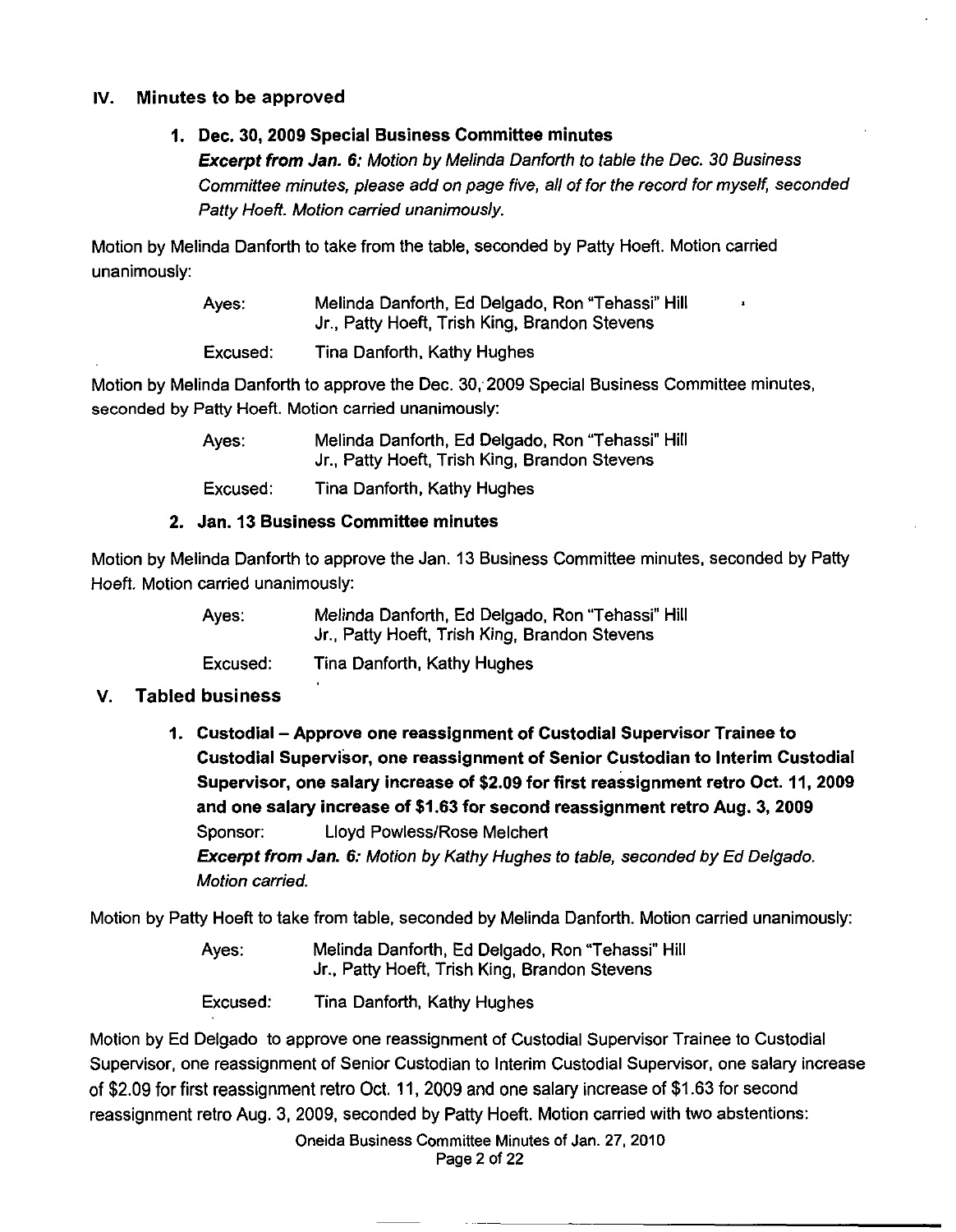Ayes: Abstained: Excused: Ed Delgado, Ron "Tehassi" Hill Jr., Patty Hoeft, Trish King Melinda Danforth, Brandon Stevens Tina Danforth, Kathy Hughes

Motion by Melinda Danforth to approve with the following contingent upon the employee passing a background, pre-employment, etc. as stated in the job description, seconded by Trish King. Motion carried unanimously:

> Ayes: Melinda Danforth, Ed Delgado, Ron "Tehassi" Hill Jr., Patty Hoeft, Trish King, Brandon Stevens

Excused: Tina Danforth, Kathy Hughes

## VI. Reports

#### 1. Census Complete Count Committee report Sponsor: Debbie Thundercloud/Melissa Nuthals

Motion by Patty Hoeft to accept the Census Complete Count report, seconded by Brandon Stevens. Motion carried unanimously:

> Ayes: Melinda Danforth, Ed Delgado, Ron "Tehassi" Hill Jr., Patty Hoeft, Trish King, Brandon Stevens

Excused: Tina Danforth, Kathy Hughes

Moved to tabled business no. 1

#### 2. Stimulus Initiative report

Sponsor: Debbie Thundercloud/Cheryl Stevens

Motion by Patty Hoeft to accept the Stimulus Initiative report, seconded by Trish King. Motion carried unanimously:

Ayes: Melinda Danforth, Ed Delgado, Ron "Tehassi" Hill Jr., Patty Hoeft, Trish King, Brandon Stevens

Excused: Tina Danforth, Kathy Hughes

## 3. Indigenous Games update

Sponsor: Rick Hill

Motion by Patty Hoeft to table until we get more information, seconded by Trish King. Motion carried unanimously:

| Ayes: | Melinda Danforth, Ed Delgado, Ron "Tehassi" Hill |
|-------|--------------------------------------------------|
|       | Jr., Patty Hoeft, Trish King, Brandon Stevens    |

Excused: Tina Danforth, Kathy Hughes

Motion by Patty Hoeft to take from the table, seconded by Ron "Tehassi" Hill Jr. Motion carried unanimously:

| Aves:    | Ed Delgado, Ron "Tehassi" Hill<br>Jr., Patty Hoeft, Trish King, Brandon Stevens |
|----------|---------------------------------------------------------------------------------|
|          | Not present: Melinda Danforth                                                   |
| Excused: | Tina Danforth, Kathy Hughes                                                     |
|          | Oneida Business Committee Minutes of Jan. 27, 2010<br>Page 3 of 22              |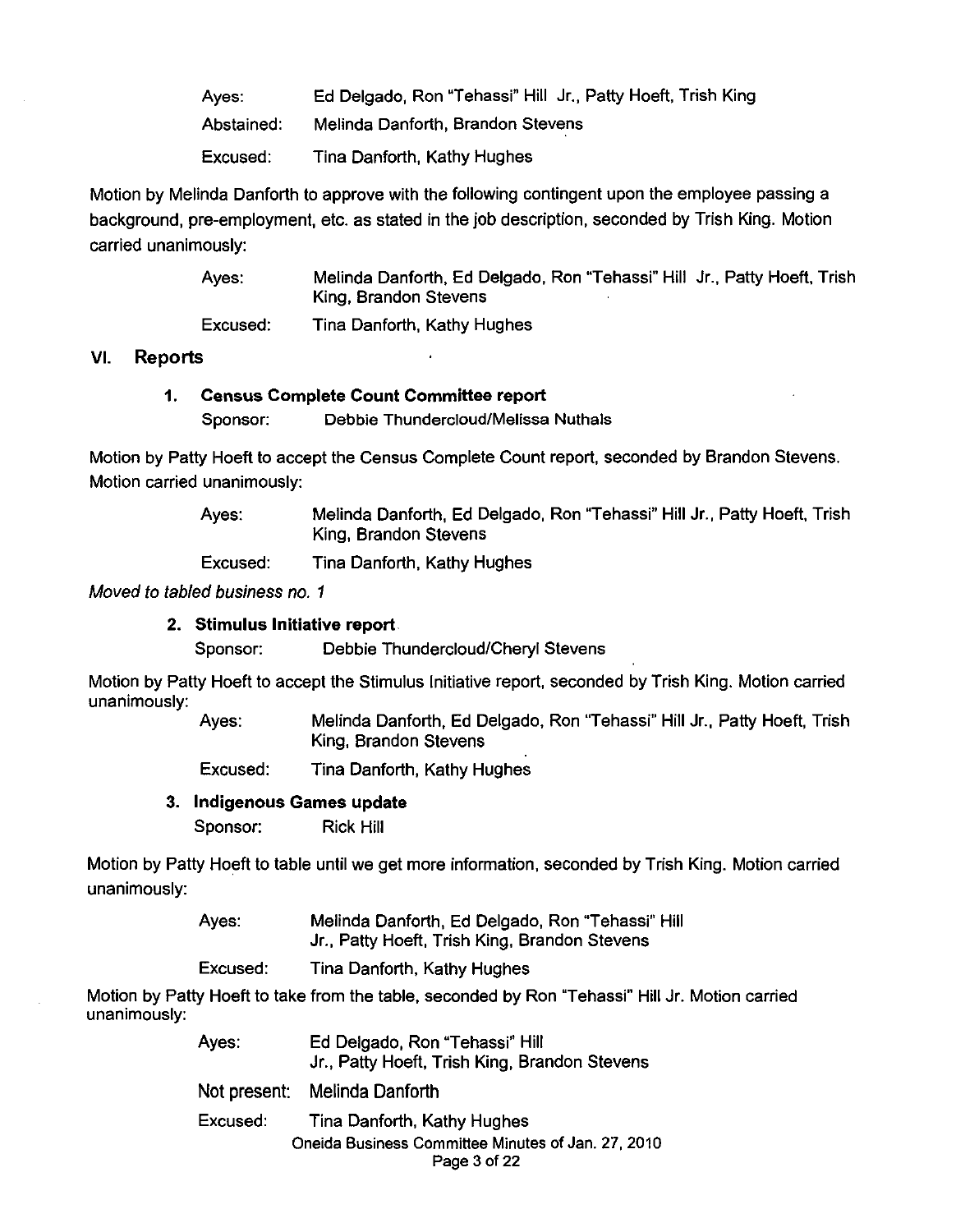Motion by Brandon Stevens to accept the Indigenous Games report, seconded by Melinda Danforth. Motion carried unanimously:

> Ayes: Melinda Danforth, Ed Delgado, Ron "Tehassi" Hill Jr., Patty Hoeft, Trish King, Brandon Stevens

Excused: Tina Danforth, Kathy Hughes

Moved to follow up no. 1

## VII. Board, Committee and Commission Quarterly Reports

#### 1. SouthEastern Oneida Tribal Services

Sponsor: Jacklyn Zalim

Motion by Patty Hoeft to table until we get our teleconferencing equipment set up, seconded by Ron "Tehassi" Hill Jr. Motion carried unanimously:

| Ayes: | Melinda Danforth, Ed Delgado, Ron "Tehassi" Hill<br>Jr., Patty Hoeft, Trish King, Brandon Stevens |  |
|-------|---------------------------------------------------------------------------------------------------|--|
|       |                                                                                                   |  |

Excused: Tina Danforth, Kathy Hughes

Motion by Patty Hoeft to take from table, seconded by Trish King. Motion carried unanimously:

Ayes: Melinda Danforth, Ed Delgado, Ron "Tehassi" Hill Jr., Patty Hoeft, Trish King, Brandon Stevens

Excused: Tina Danforth, Kathy Hughes

Motion by Trish King to accept the SouthEastern Oneida Tribal Services quarterly report, seconded by Ron "Tehassi" Hill Jr. Motion carried unanimously:

> Ayes: Melinda Danforth, Ed Delgado, Ron "Tehassi" Hill Jr., Patty Hoeft, Trish King, Brandon Stevens

Excused: Tina Danforth, Kathy Hughes

#### a. SEOTS facility update

Sponsor: Debbie Thundercloud/Paul Witek

Motion by Patty Hoeft to accept the SouthEastern Oneida Tribal Services facility update report, seconded by Trish King. Motion carried unanimously:

> Ayes: Melinda Danforth, Ed Delgado, Ron "Tehassi" Hill Jr., Patty Hoeft, Trish King, Brandon Stevens

Excused: Tina Danforth, Kathy Hughes

2. Gaming Commission Sponsor: Shirley Hill

Motion by Trish King to accept the Gaming Commission quarterly report, seconded by Brandon Stevens. Motion carried unanimously:

| Ayes:    | Melinda Danforth, Ed Delgado, Ron "Tehassi" Hill<br>Jr., Patty Hoeft, Trish King, Brandon Stevens |
|----------|---------------------------------------------------------------------------------------------------|
| Excused: | Tina Danforth, Kathy Hughes                                                                       |
|          | Oneida Business Committee Minutes of Jan. 27, 2010                                                |
|          | Page 4 of 22                                                                                      |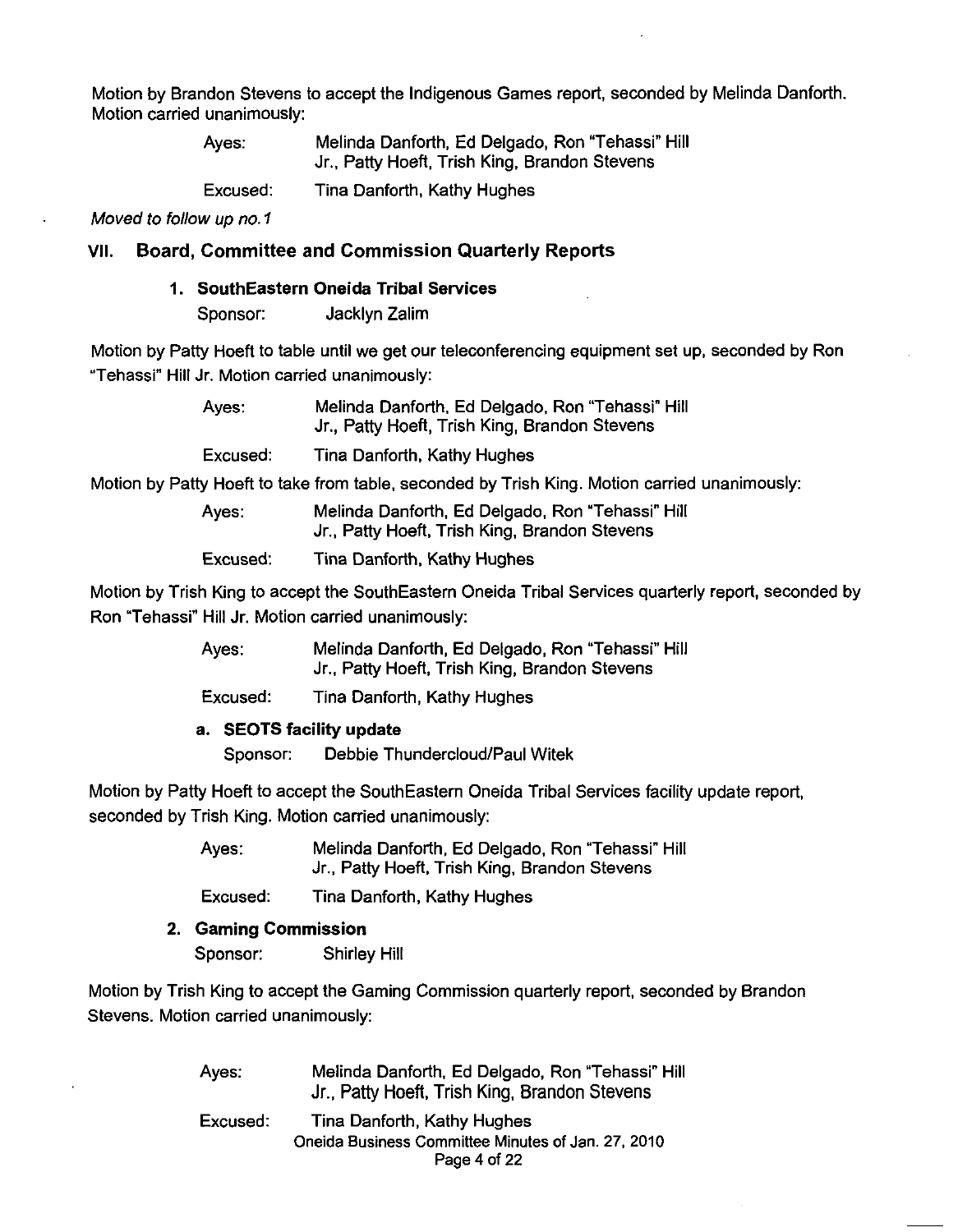## **3. Oneida Nation Veterans Affairs Committee**

Sponsor: Jason Kurowski

Motion by Ed Delgado to accept the Oneida Nation Veterans Affairs Committee quarterly report, seconded by Ron "Tehassi" Hill Jr. Motion carried unanimously:

> Ayes: Melinda Danforth, Ed Delgado, Ron "Tehassi" Hill Jr., Patty Hoeft, Trish King, Brandon Stevens

Excused: Tina Danforth, Kathy Hughes

**4. Powwow Committee** 

Sponsor: Lloyd Powless

Motion by Melinda Danforth to accept the Powwow Committee quarterly report, seconded by Trish King. Motion carried unanimously:

> Ayes: Melinda Danforth, Ed Delgado, Ron "Tehassi" Hill Jr., Patty Hoeft, Trish King, Brandon Stevens

Excused: Tina Danforth, Kathy Hughes

**a. Powwow Committee appointment recommendations Excerpt from Oct. 14, 2009:** Motion by Melinda Danforth to table the Powwow Committee appointment recommendation, seconded by Patty Hoeft. Motion carried with one abstention.

Motion by Trish King to take from the table, seconded by Melinda Danforth. Motion carried unanimously:

Ayes: Melinda Danforth, Ed Delgado, Ron "Tehassi" Hill Jr., Patty Hoeft, Trish King, Brandon Stevens

Excused: Tina Danforth, Kathy Hughes

Motion by Melinda Danforth to appoint Lloyd Powless and Teresa Schuman to serve on the Powwow Committee, seconded by Brandon Stevens. Motion carried unanimously:

| Ayes:    | Melinda Danforth, Ed Delgado, Ron "Tehassi" Hill<br>Jr., Patty Hoeft, Trish King, Brandon Stevens |
|----------|---------------------------------------------------------------------------------------------------|
| Excused: | Tina Danforth, Kathy Hughes                                                                       |

Motion by Ed Delgado to accept the recommendations to keep nine Powwow Committee members for one year, seconded by Trish King. Motion carried unanimously:

| Ayes:    | Melinda Danforth, Ed Delgado, Ron "Tehassi" Hill |
|----------|--------------------------------------------------|
|          | Jr., Patty Hoeft, Trish King, Brandon Stevens    |
| Excused: | Tina Danforth, Kathy Hughes                      |

Motion by Patty Hoeft to defer the listings of Powwow Committee terms to the Feb. 10 Business Committee meeting, seconded by Ed Delgado. Motion carried unanimously:

| Ayes: | Melinda Danforth, Ed Delgado, Ron "Tehassi" Hill |
|-------|--------------------------------------------------|
|       | Jr., Patty Hoeft, Trish King, Brandon Stevens    |

Excused: Tina Danforth, Kathy Hughes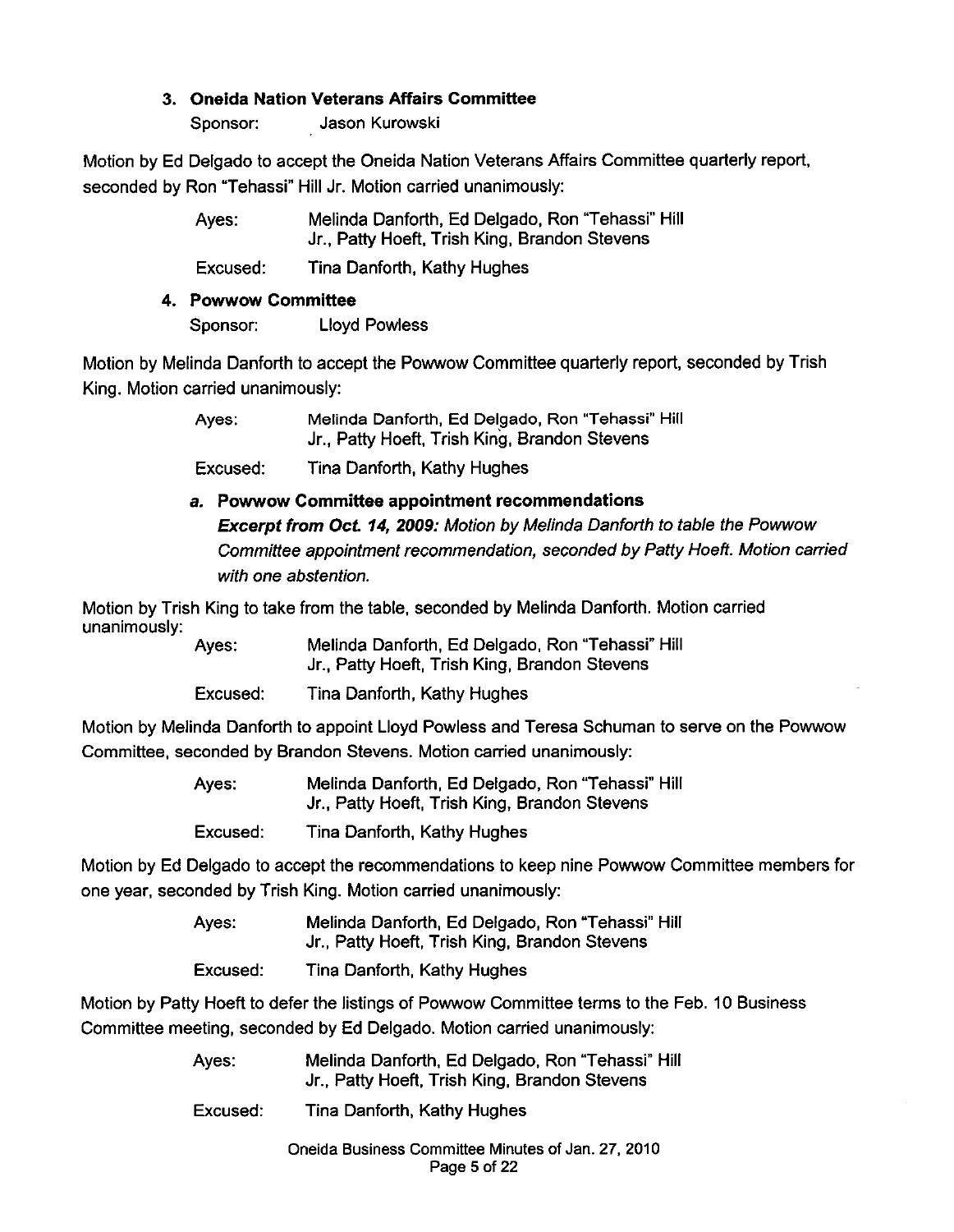## **5. Arts Board**

Sponsor: Kelly Skenandore-Holtz

#### Trish King excused at 10:26 a.m.

Motion by Patty Hoeft to accept the Arts Board quarterly report, seconded by Melinda Danforth. Motion carried unanimously:

| Ayes: | Melinda Danforth, Ed Delgado, Ron "Tehassi" Hill |
|-------|--------------------------------------------------|
|       | Jr., Patty Hoeft, Brandon Stevens                |

Excused: Tina Danforth, Kathy Hughes, Trish King

## VIII. **Follow upiBC Directives Report**

**1. Review Gaming and Gaming Commission corrective action plan to respond to any repeat and high risk internal audit findings** 

Sponsor: Ed Delgado

**Excerpt from Jan. 13:** Motion by Ed Delgado to defer the review of the gaming and gaming commission corrective action plan for a visual presentation at the Jan. 27 Business Committee meeting, seconded by Melinda Danforth. Motion carried unanimously.

Motion by Patty Hoeft to accept the report on the Gaming and Gaming Commission corrective action plan, seconded by Ed Delgado. Motion carried unanimously:

> Ayes: Melinda Danforth, Ed Delgado, Ron "Tehassi" Hill Jr., Patty Hoeft, Brandon Stevens

Excused: Tina Danforth, Kathy Hughes, Trish King

## **2. Costs for auditing grants**

Sponsor: Audit Committee/Grants Dept.

**Excerpt from Jan. 13:** Motion by Tina Danforth to direct the Audit Committee to work the Grants Department to determine how we are going to fund to cost of auditing for these grants and a report be brought back in two weeks, seconded by Ed Delgado. Motion carried unanimously.

 $\mathbf{r}$ 

Motion by Patty Hoeft to accept the report regarding the cost for auditing the ARRA grants and that the Internal Audit Director and the Grants Director bring back another update at the Feb. 27 Business Committee meeting, seconded by Ron "Tehassi" Hill Jr. Motion carried unanimously:

- Ayes: Melinda Danforth, Ed Delgado, Ron "Tehassi" Hill Jr., Patty Hoeft, Brandon Stevens
- Excused: Tina Danforth, Kathy Hughes, Trish King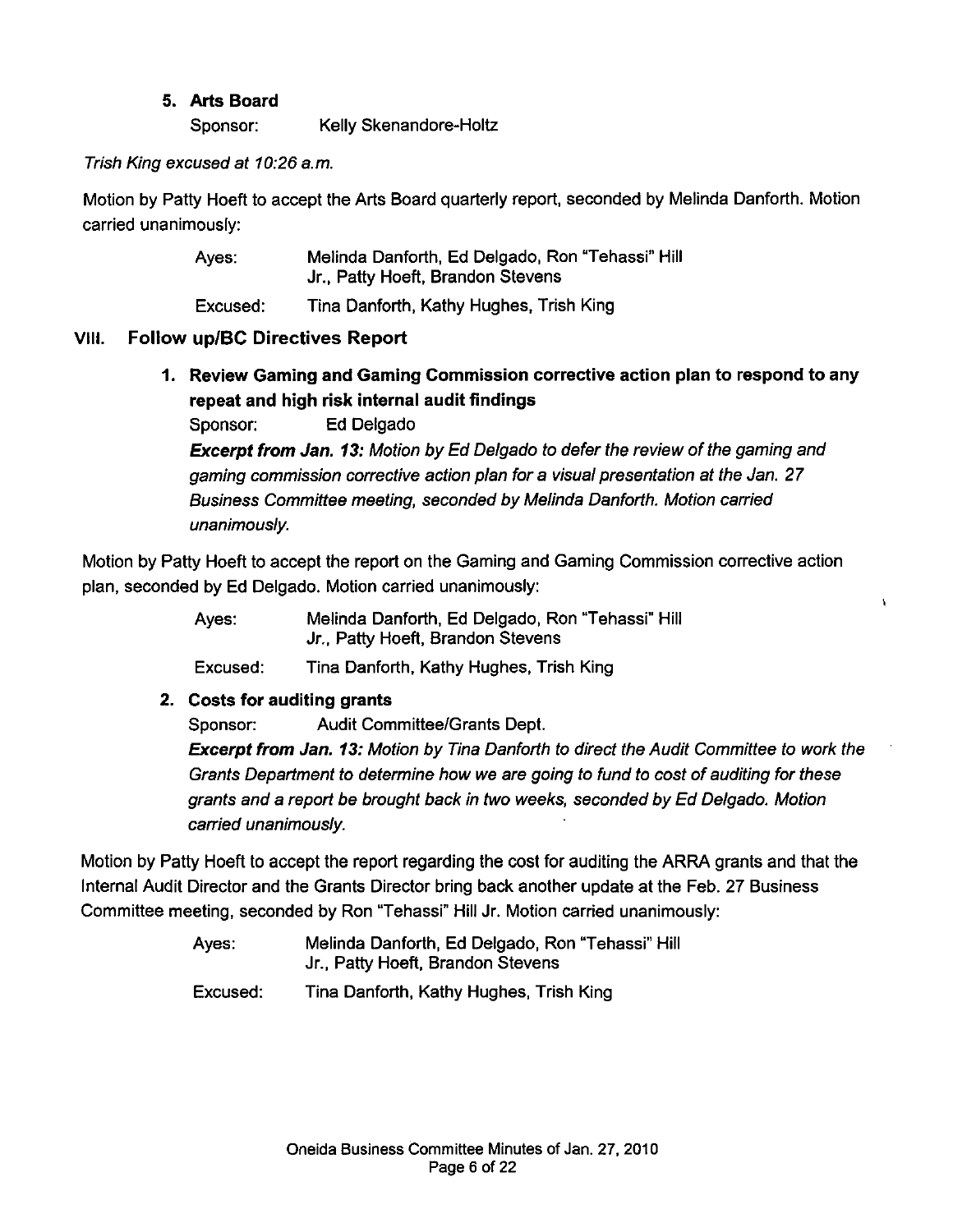**3. Gaming -Approve exception to hiring immediately upon positions being vacated**  Sponsor: Louise Cornelius/Larry Barton **Excerpt from Dec. 30:** Motion by Patty Hoeft to refer approval of exception to hiring immediately upon positions being vacated to the Jan. 13 Business Committee meeting and for the Gaming General Manager to work with the Chief Financial Officer on recommendations, seconded by Melinda Danforth. Motion carried unanimously.

Motion by Melinda Danforth to approve the request to support the minimum staffing levels that Gaming has presented and if they should require to exceed the minimum staffing levels they should come before the Business Committee for an exception, seconded by Ron "Tehassi" Hill Jr. Motion carried unanimously:

| Ayes: | Melinda Danforth, Ed Delgado, Ron "Tehassi" Hill<br>Jr., Patty Hoeft, Brandon Stevens |
|-------|---------------------------------------------------------------------------------------|
|       |                                                                                       |

Excused: Tina Danforth, Kathy Hughes. Trish King

**4. Human Resources - Job re-assignment process presentation**  Sponsor: Debbie Thundercloud/Barb Kolitch **Excerpt from Dec. 30:** Motion by Patty Hoeft to ask the Human Resource Director to bring a report back to the Business Committee agenda within 30 days describing the

process for re-assignment, seconded by Melinda Danforth. Motion carried unanimously.

Motion by Melinda Danforth to defer the Human Resources - Job re-assignment process to the Legislative Operating Committee to work out the process for any amendments or potential policy issues, seconded by Brandon Stevens. Motion carried unanimously:

> Ayes: Melinda Danforth, Ed Delgado, Ron "Tehassi" Hill Jr., Patty Hoeft, Brandon Stevens

Excused: Tina Danforth, Kathy Hughes, Trish King

- IX. **Travel Reports**
- **X. General Tribal Council** 
	- **A. Petitions**

# **1. Petitioner Cathy L. Metoxen to direct all contracts, job descriptions, budget allocations, fringe benefits for JET to come before GTC for review**  Sponsor: Patty Hoeft

Motion by Ed Delgado that the Oneida Business Committee acknowledge receipt of the petition and call for a financial legal policy and the Legislative Reference Office analysis work to be submitted to the Tribal Secretary by Feb. 19 or sooner, seconded by Patty Hoeft. Motion carried unanimously:

> Ayes: Melinda Danforth, Ed Delgado, Ron "Tehassi" Hill Jr., Patty Hoeft, Brandon Stevens

Excused: Tina Danforth, Kathy Hughes, Trish King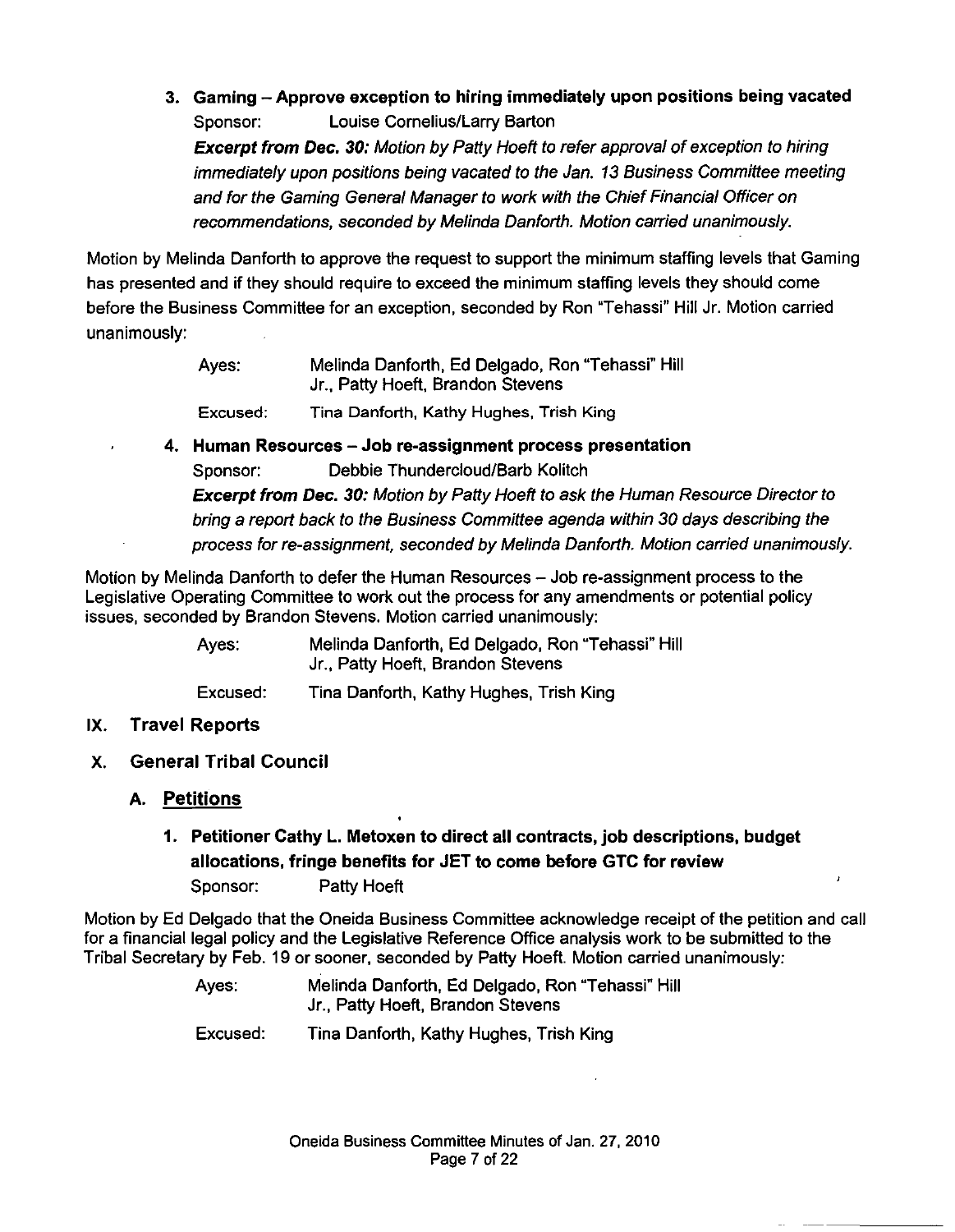**2. Petitioner Elaine Reed-Doxtator: Cost containment for Business Committee Senior Management, Relief to GTC member, tribal employees** 

Sponsor: Patty Hoeft **Excerpt from Nov. 25:** Motion by Patty Hoeft to accept receipt of the petition by Elaine Reed-Doxtator and send it to management for analysis and back to the Business Committee by Jan. 15, 2010, seconded by Kathy Hughes. Motion carried with one opposed and one abstention.

**Excerpt from Nov. 25:** Motion by Brandon Stevens to have the investigation of the alleged improper signature process be included in the analysis, seconded by Melinda Danforth. Motion carried with one opposed.

Motion by Patty Hoeft to accept the request from Elaine Reed-Doxtator to withdraw her petition regarding cost containment for Business Committee Senior Management relief to GTC members and tribal employees. seconded by Ron "Tehassi"' Hill Jr. Motion carried unanimously:

> Ayes: Melinda Danforth, Ed Delgado, Ron "Tehassi" Hill Jr., Patty Hoeft, Brandon Stevens

Excused: Tina Danforth, Kathy Hughes, Trish King

**3. Petitioner Elaine Reed-Doxtator: Cost containment for LLCs, Boards, Committees and Commissions** 

Sponsor: Patty Hoeft **Excerpt from Nov. 25:** Motion by Kathy Hughes to acknowledge receipt of the GTC petition received Nov. 12,2009 regarding cost containment for LLCs, Boards, Committees and Commissions and that a legal, financial and LOG analysis be completed by Jan. 15, 2010, seconded by Trish King. Motion carried with one abstention.

Motion by Patty Hoeft to accept the request from Elaine Reed-Doxtator to withdraw her petition regarding cost containment for LLCs, Boards, Committees and Commissions, seconded by Ron "Tehassi"' Hill Jr. Motion carried unanimously:

> Ayes: Melinda Danforth, Ed Delgado, Ron "Tehassi" Hill Jr., Patty Hoeft, Brandon Stevens

Excused: Tina Danforth, Kathy Hughes, Trish King

**4. Petitioner Wayne Silas: No out-of-budget expenditures for 2010 and no job loss retro Oct. 1 , 2009** 

Sponsor: Patty Hoeft

**Excerpt from Nov. 25:** Motion by Ed Delgado to acknowledge receipt of the petition from Wayne Silas regarding no out-of-budget expenditures for 2010 and no job loss retro to Oct.1, 2009, seconded by Brandon Stevens. Motion carried with one abstention.

Motion by Ed Delgado to schedule a GTC date of April 10 regarding no out-of-budget expenditures for 2010 and no job loss retro-active Oct. 1, 2009, seconded by Patty Hoeft. Motion carried unanimously: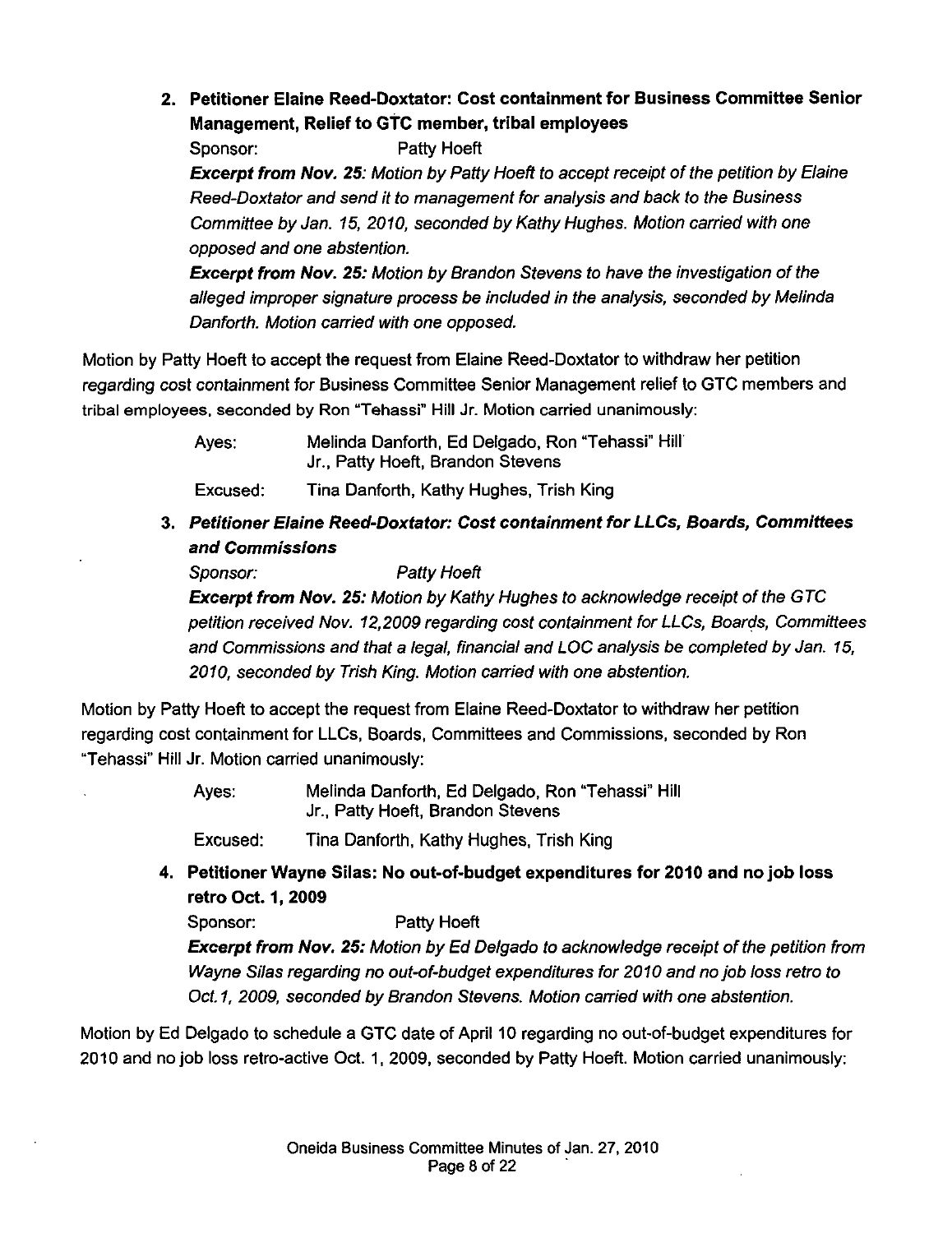| Ayes:    | Melinda Danforth, Ed Delgado, Ron "Tehassi" Hill<br>Jr., Patty Hoeft, Brandon Stevens |
|----------|---------------------------------------------------------------------------------------|
| Excused. | Tina Danforth, Kathy Hughes, Trish King                                               |

#### **XI. New Business**

#### **A. Resolutions**

**1. ARRA Oneida Indian Reservation Road Projects Rolling Hills Subdivision Reconstruction PL 93-638 Contract** 

Sponsor: Debbie Thundercloud/Mike Finn

**Excerpt from Dec. 23:** Motion by Brandon Stevens to approve the Rolling Hills subdivision and ARRA contract for engineering, seconded by Ron "Tehassi" Hill Jr. Motion carried unanimously.

Motion by Melinda Danforth to adopt resolution 01-27-09-A ARRA Oneida Indian Reservation Road Projects Rolling Hills Subdivision Reconstructions **PL** 93-638 Contract, seconded by Ed Delgado. Motion carried unanimously:

| Ayes:    | Melinda Danforth, Ed Delgado, Ron "Tehassi" Hill<br>Jr., Patty Hoeft, Brandon Stevens |
|----------|---------------------------------------------------------------------------------------|
| Excused: | Tina Danforth, Kathy Hughes, Trish King                                               |

Chairman Rick Hill recessed the meeting at 1:00 p.m. for a short lunch break and then called the meeting back to order at 1:10 p.m. to take up new business request no. 3 regarding the mascot issue.

#### **B. Requests**

#### **1. Pilot program for Offender Re-Entry program presentation at 10:30 a.m.**

Sponsor: Melinda Danforth

Motion by Melinda Danforth to approve the pilot program for Offender Re-Entry program request, seconded by Brandon Stevens. Motion carried unanimously:

> Ayes: Melinda Danforth, Ed Delgado, Ron "Tehassi" Hill Jr., Patty Hoeft, Brandon Stevens

Excused: Tina Danforth, Kathy Hughes, Trish King

**2. Community Sensitive Design presentation at 1:30 p.m.**  Sponsor: Kathy Hughes/Tana Aguirre

Trish King arrived at  $1:15$  p.m.

Motion by Patty Hoeft to accept the community sensitive design presentation, seconded by Ron "Tehassi" Hill Jr. Motion carried unanimously:

> Ayes: Melinda Danforth, Ed Delgado, Ron "Tehassi" Hill Jr., Patty Hoeft, Trish King, Brandon Stevens

Excused: Tina Danforth, Kathy Hughes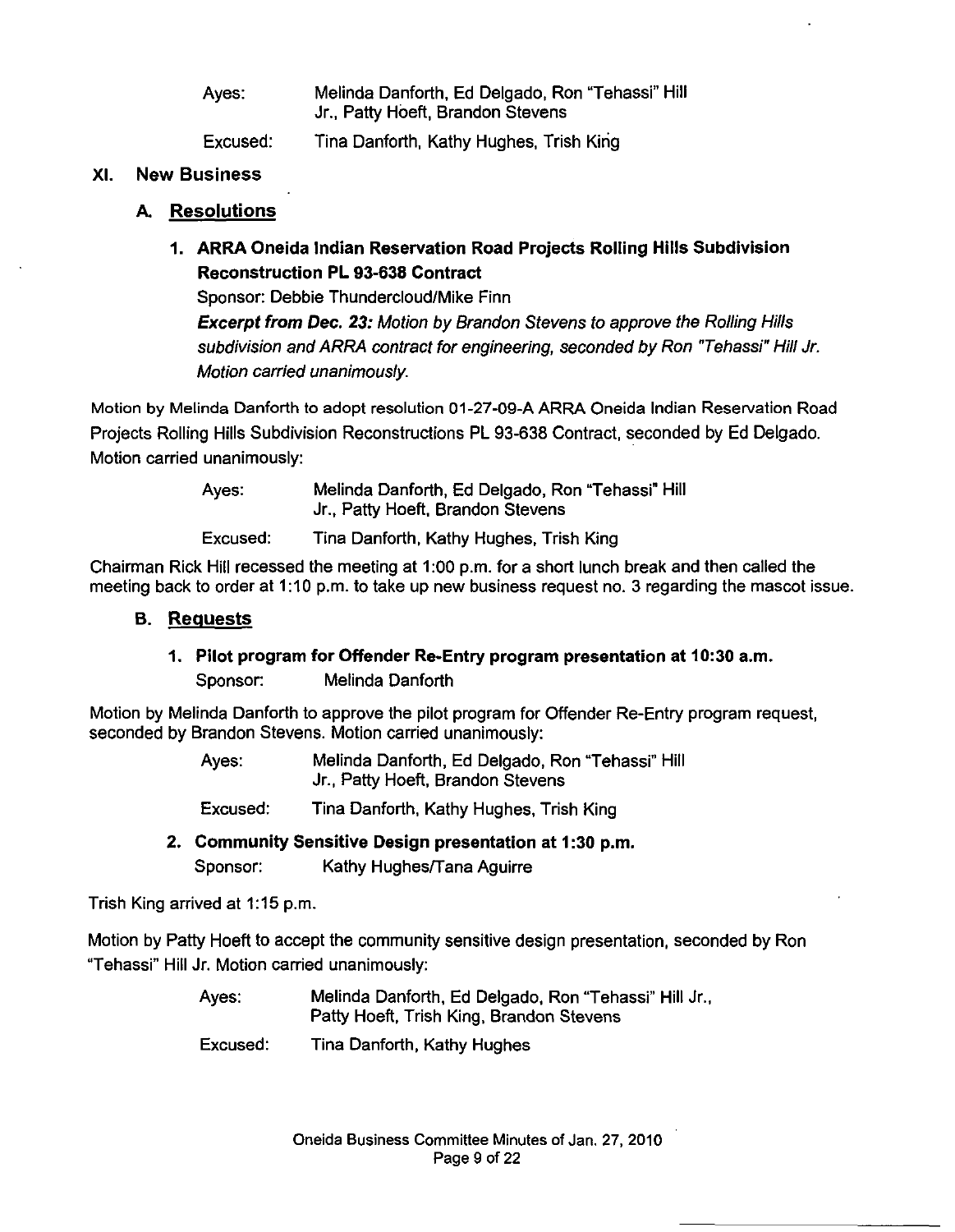## 3. Retro-approve testimony in support of AB-35 re: mascot issue

Sponsor: Kathy Hughes/Nathan King

Motion by Patty Hoeft to approve the testimony in support of AB-35 regarding mascot issue, seconded by Trish King. Motion carried unanimously:

| Ayes:                   | Melinda Danforth, Ron "Tehassi" Hill Jr.,<br>Patty Hoeft, Trish King, Brandon Stevens |
|-------------------------|---------------------------------------------------------------------------------------|
| Not present: Ed Delgado |                                                                                       |
| Excused:                | Tina Danforth, Kathy Hughes                                                           |

## 4. Retro-approve letter to Governor Doyle re: support of reform initiatives of education standards

Sponsor: Kathy Hughes/Nathan King

Motion by Melinda Danforth to retro-approve the letter to Governor Doyle regarding support of reform initiatives of education standards, seconded by Ron "Tehassi" Hill Jr. Motion carried unanimously:

> Ayes: Melinda Danforth, Ron "Tehassi" Hill Jr., Patty Hoeft, Trish King, Brandon Stevens Not present: Ed Delgado Excused: Tina Danforth, Kathy Hughes

## 5. Amended unemployment compensation regulations

Sponsor: Kathy Hughes/Nathan King

Motion by Ron "Tehassi" Hill Jr. to approve Legislative Affairs to continue to work on the amended unemployment compensation regulations, seconded by Trish King. Motion carried unanimously:

| Ayes:                   | Melinda Danforth, Ron "Tehassi" Hill Jr.,<br>Patty Hoeft, Trish King, Brandon Stevens |
|-------------------------|---------------------------------------------------------------------------------------|
| Not present: Ed Delgado |                                                                                       |
| Excused:                | Tina Danforth, Kathy Hughes                                                           |

6. Use tribal vendor list for donations/prizes for annual Relay for Life event Sponsor: Kathy Hughes

Motion by Patty Hoeft to approve the request to use vendor list for donations and prizes for the annual relay for life event, seconded by Trish King. Motion carried unanimously:

- Ayes: Melinda Danforth, Ron "Tehassi" Hill Jr., Patty Hoeft, Trish King, Brandon Stevens
- Not present: Ed Delgado

Excused: Tina Danforth, Kathy Hughes

7. Oneida Golf Enterprise Corporation appointment recommendation Sponsor: Rick Hill

Motion by Melinda Danforth to accept the recommendations of Cameron Cunningham and Peter D. King for the two seats that are two year terms for the Oneida Golf Enterprise Corporation, seconded by Ron "Tehassi" Hill Jr. Motion carried unanimously: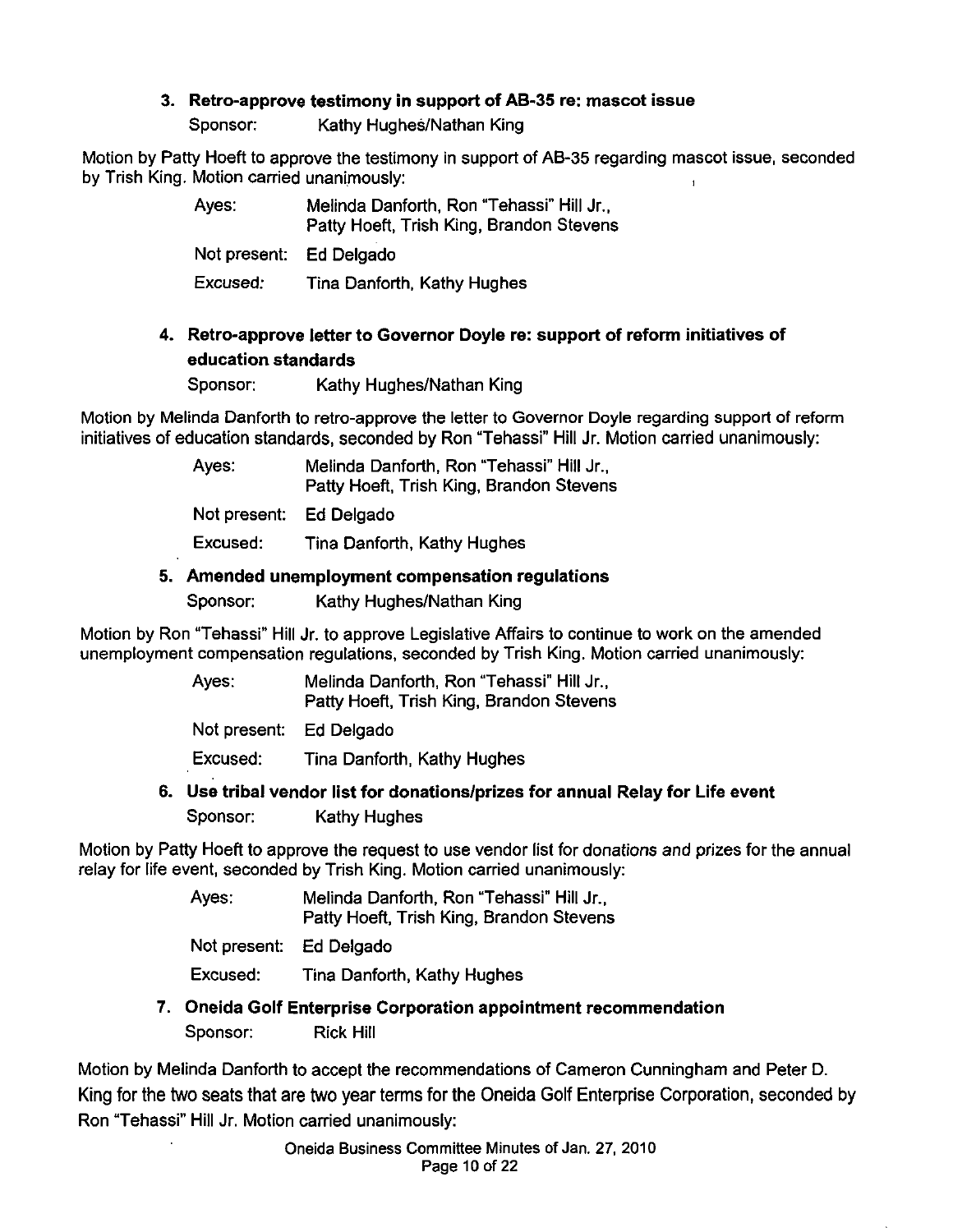| Ayes:                   | Melinda Danforth, Ron "Tehassi" Hill Jr.,<br>Patty Hoeft, Trish King Brandon Stevens |
|-------------------------|--------------------------------------------------------------------------------------|
| Not present: Ed Delgado |                                                                                      |
| Excused:                | Tina Danforth, Kathy Hughes                                                          |

Motion by Ron "Tehassi" Hill Jr. to approve the recommendations of the three year terms for James Elm, Barbara "Bobbi" Webster and Diane M. Zubella for the three year seat terms, seconded by Brandon Stevens. Motion carried with one abstention:

| Ayes:                   | Ron "Tehassi" Hill Jr., Patty Hoeft, Trish King, |
|-------------------------|--------------------------------------------------|
|                         | <b>Brandon Stevens</b>                           |
| Abstained:              | Melinda Danforth                                 |
| Not present: Ed Delgado |                                                  |
| Excused:                | Tina Danforth, Kathy Hughes                      |

**8. Make tribal employees/officials salaries, wages, stipends open information**  Sponsor: Patty Hoeft

Motion by Patty Hoeft to direct the Legislative Operating Committee to bring back to the Business Committee agenda a report by the April 14 Business Committee meeting, the appropriate resolution, policy, and/or procedures necessary to make public information the salaries, wages, stipends paid to Oneida tribal employees and officials, both elected and appointed, seconded by Brandon Stevens. Motion carried unanimously:

|                         | 9. Posting schedule for 2010 boards, committees and commissions vacancies             |
|-------------------------|---------------------------------------------------------------------------------------|
| Excused:                | Tina Danforth, Kathy Hughes                                                           |
| Not present: Ed Delgado |                                                                                       |
| Ayes:                   | Melinda Danforth, Ron "Tehassi" Hill Jr.,<br>Patty Hoeft, Trish King, Brandon Stevens |

Sponsor: Patty Hoeft

Tina Danforth arrived at 1:24 p.m.

 $\mathbb{Z}^2$ 

Motion by Patty Hoeft to approve the postings for 2010 for boards, committees and commissions vacancies for the calendar year, seconded by Brandon Stevens. Motion carried with one abstention:

| Ayes:                   | Melinda Danforth, Ron "Tehassi" Hill Jr.,<br>Patty Hoeft, Trish King, Brandon Stevens |
|-------------------------|---------------------------------------------------------------------------------------|
| Abstained:              | Tina Danforth                                                                         |
| Not present: Ed Delgado |                                                                                       |
| Excused:                | <b>Kathy Hughes</b>                                                                   |

## **10. Change order of Business Committee agenda**

Sponsor: Patty Hoeft

Motion by Patty Hoeft to approve to change the order of the Business Committee agenda, seconded by Trish King. Motion withdrawn.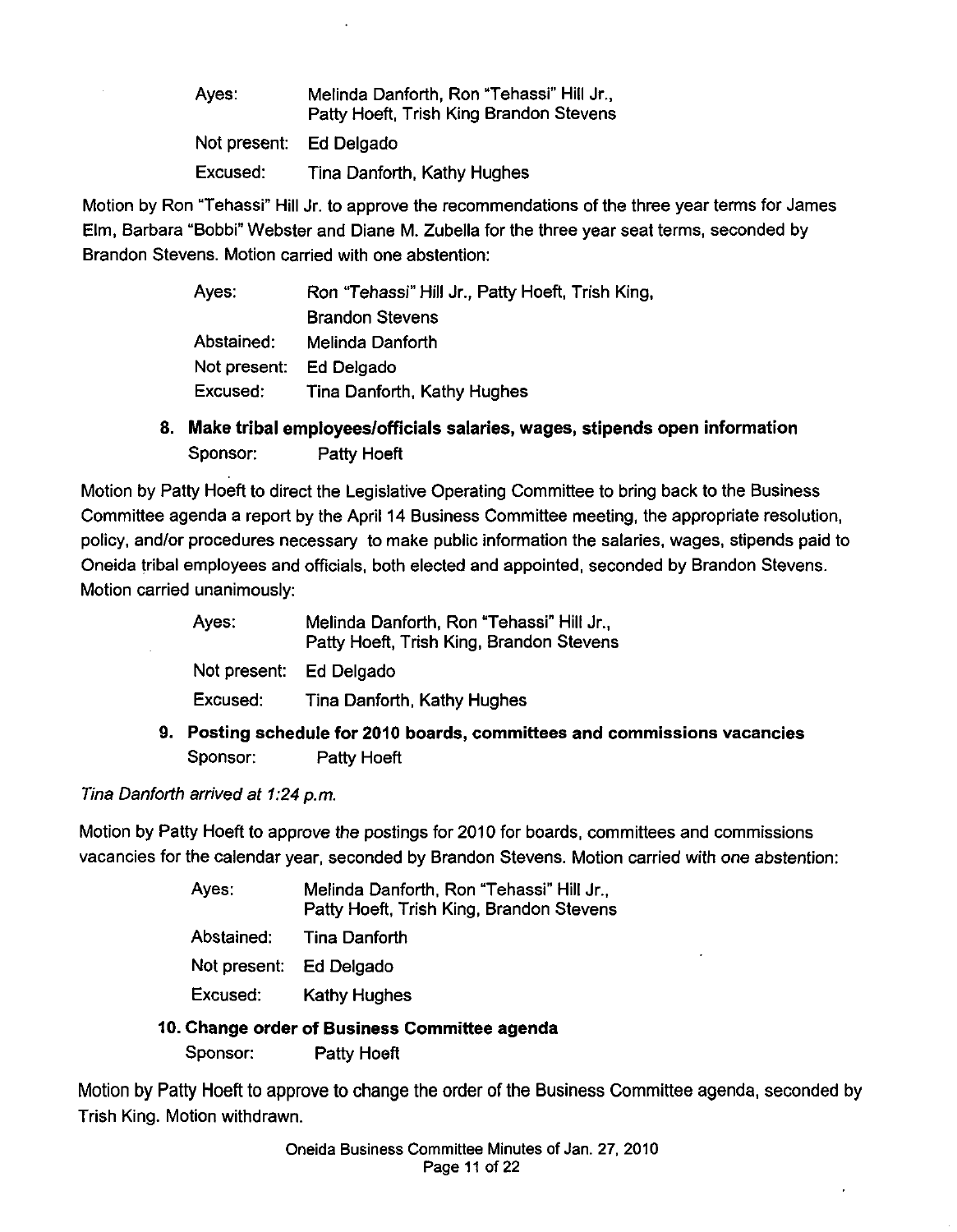Amendment to the main motion by Melinda Danforth to have regular session start at 10:30 a.m. Motion withdrawn.

Motion by Patty Hoeft to defer the recommendation to change the order of Business Committee agenda to the Feb. 10 Business Committee meeting, seconded by Melinda Danforth. Motion carried with one abstention:

| Ayes:        | Melinda Danforth, Ron "Tehassi" Hill Jr.,<br>Patty Hoeft, Trish King, Brandon Stevens |
|--------------|---------------------------------------------------------------------------------------|
| Abstained:   | Tina Danforth                                                                         |
| Not present: | <b>Ed Delgado</b>                                                                     |
| Excused:     | <b>Kathy Hughes</b>                                                                   |
|              | 11. Emergency management organization concerns                                        |
| Sponsor:     | <b>Patty Hoeft</b>                                                                    |

Ed Delgado arrived at 1:36 p.m.

Main motion by Patty Hoeft to direct the General Manager to bring back a final Emergency Operations/Response Plan back to the Business Committee early April, seconded by Trish King. Motion carried unanimously:

| Ayes:    | Melinda Danforth, Tina Danforth, Ed Delgado, Ron "Tehassi" Hill Jr.,<br>Patty Hoeft Trish King, Brandon Stevens |
|----------|-----------------------------------------------------------------------------------------------------------------|
| Excused: | Kathy Hughes                                                                                                    |

Amendment to the main motion by Tina Danforth that the directive be ordered be a coordinated effort of senior management consisting of Chief of Staff, Gaming General Manager, General Manager, and Chief Counsel, seconded by Melinda Danforth. Motion carried with one opposed:

| Ayes:    | Melinda Danforth, Tina Danforth, Ed Delgado, Ron "Tehassi" Hill Jr.,<br>Trish King, Brandon Stevens |
|----------|-----------------------------------------------------------------------------------------------------|
| Opposed: | Patty Hoeft                                                                                         |
| Excused: | Kathy Hughes                                                                                        |

Motion by Patty Hoeft to direct the Legislative Operating Committee to review Chapter 35 and the bylaws of the Oneida Nation Emergency Planning Committee to ensure that the by-laws are in compliance with the authority established in the law and bring back any changes to the Business Committee for action, seconded by Ed Delgado. Motion carried unanimously:

> Ayes: Melinda Danforth, Tina Danforth, Ed Delgado, Ron "Tehassi" Hill Jr., Patty Hoeft, Trish King, Brandon Stevens

Excused: Kathy Hughes

Motion by Patty Hoeft to direct the General Manager in coordination with the Chief of Staff, Chief Counsel, Chief Financial Officer, Gaming General Manager and the Emergency Manager bring back an interim plan on how we would respond to an emergency until a formal plan is adopted and that be brought back to the Feb. 10 Business Committee meeting, seconded by Trish King. Motion carried with one abstention: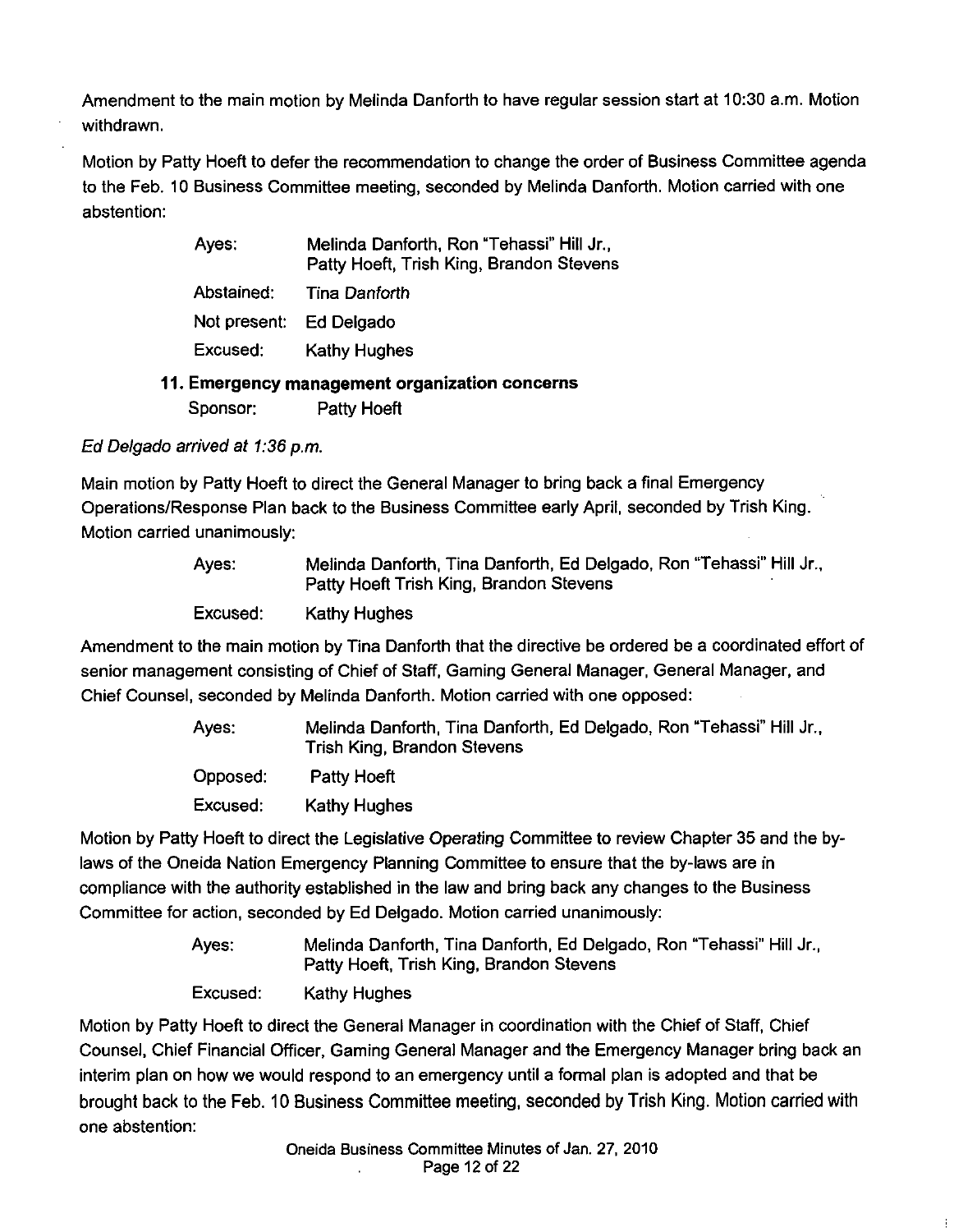| Ayes:      | Melinda Danforth, Ed Delgado, Ron "Tehassi" Hill Jr.,<br>Patty Hoeft, Trish King, Brandon Stevens |
|------------|---------------------------------------------------------------------------------------------------|
| Abstained: | Tina Danforth                                                                                     |
| Excused:   | <b>Kathy Hughes</b>                                                                               |

Motion by Patty Hoeft to direct the General Manager to work with the appropriate authorities and entities within the tribe to bring back a recommendation to the Business Committee regarding the location of the emergency management location agency and ·that be brought back by the Feb. 10 Business Committee meeting, seconded by Ed Delgado .. Motion carried unanimously:

> Ayes: Melinda Danforth, Tina Danforth, Ed Delgado, Ron "Tehassi" Hill Jr., Patty Hoeft, Trish King, Brandon Stevens

Excused: Kathy Hughes

Moved to Request no. 2

## **c. Travel Requests**

**1. Chairman Rick Hill to Green Bay Packers invitation Feb. 7, Miami, FL**  Sponsor: Rick Hill

Motion by Brandon Stevens to approve Chairman Rick Hill to the Green Bay Packers invitation Feb. 7 and note that the request is paid for by the Packers organization, seconded by Tina Danforth. Motion carried unanimously:

> Ayes: Melinda Danforth, Tina Danforth, Ed Delgado, Ron "Tehassi" Hill Jr., Patty Hoeft, Trish King, Brandon Stevens

Excused: Kathy Hughes

## **D. Community Development Planning Committee**

#### **1. Nov. 5 CDPC minutes**

Sponsor: Ron "Tehassi" Hill Jr.

Motion by Patty Hoeft to accept the Nov. 5 Community Development Planning Committee minutes, seconded by Ron "Tehassi" Hill Jr. Motion carried unanimously:

> Ayes: Melinda Danforth, Tina Danforth, Ed Delgado, Ron "Tehassi" Hill Jr., Patty Hoeft, Trish King, Brandon Stevens

Excused: Kathy Hughes

## **2. Dec. 3 CDPC minutes**

Sponsor: Ron "Tehassi" Hill Jr.

Motion by Patty Hoeft to accept the Dec. 3 Community Development Planning Committee minutes, seconded by Ron "Tehassi" Hill Jr. Motion carried unanimously:

> Ayes: Melinda Danforth, Tina Danforth, Ed Delgado, Ron "Tehassi" Hill Jr., Patty Hoeft, Trish King, Brandon Stevens

Excused: Kathy Hughes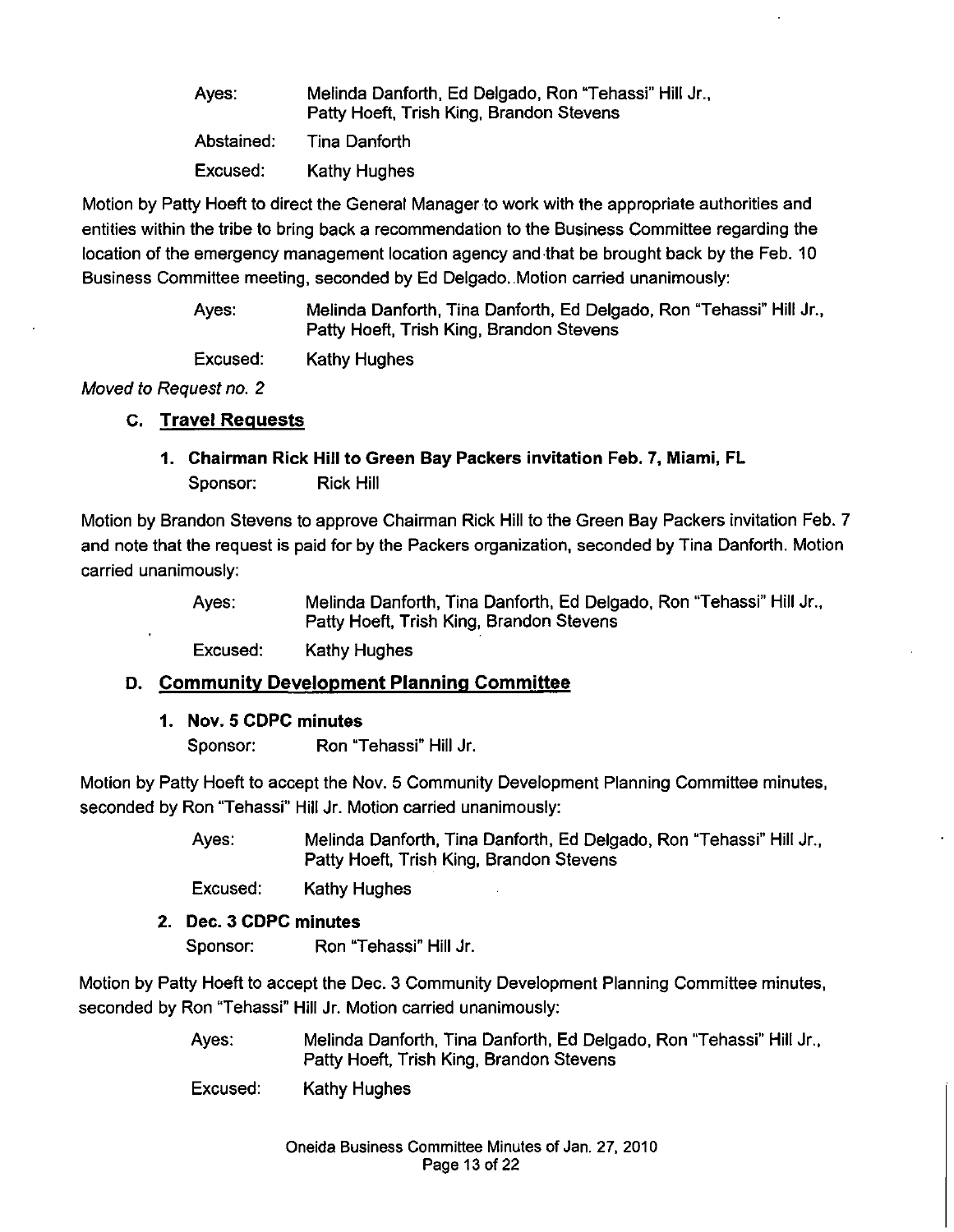## **E. Finance Committee**

## **1. Dec. 18 Finance Committee minutes**

Sponsor: Tina Danforth

Motion by Ed Delgado to accept the Dec. 18 Finance Committee minutes, seconded by Trish King. Motion carried unanimously:

> Ayes: Melinda Danforth, Tina Danforth, Ed Delgado, Ron "Tehassi" Hill Jr., Patty Hoeft, Trish King, Brandon Stevens

Excused: Kathy Hughes

## **F. Legislative Operating Committee**

**1. Jan. 6 LOC minutes** 

Sponsor: Trish King

Motion by Patty Hoeft to accept the Jan. 6 Legislative Operating Committee minutes, seconded by Brandon Stevens. Motion carried unanimously:

> Ayes: Melinda Danforth, Tina Danforth, Ed Delgado, Ron "Tehassi" Hill Jr., Patty Hoeft, Trish King, Brandon Stevens

Excused: Kathy Hughes

## **2. March 11 Legislative Procedure Act public hearing**

Sponsor: Trish King

Motion by Patty Hoeft to approve the March 11 Legislative Procedure Act public hearing date, seconded by Ron "Tehassi" Hill Jr. Motion carried unanimously:

> Ayes: Melinda Danforth, Tina Danforth, Ed Delgado, Ron "Tehassi" Hill Jr., Patty Hoeft, Trish King, Brandon Stevens

Excused: Kathy Hughes

#### **3. March 11 APA Amendments public hearing**

Sponsor: Trish King

Motion by Patty Hoeft to approve the March 11 APA Amendments public hearing date, seconded by Ron "Tehassi" Hill Jr. Motion carried unanimously:

> Ayes: Melinda Danforth, Tina Danforth, Ed Delgado, Ron "Tehassi" Hill Jr., Patty Hoeft, Trish King, Brandon Stevens

Excused: Kathy Hughes

## **4. Amendments to the Alcohol and Beverage Licensing Law resolution**

Sponsor: Trish King

Motion by Brandon Stevens to adopt resolution 01-27-10-B Amendments to the Alcohol and Beverage Licensing Law resolution, seconded by Trish King. Motion carried with two abstentions: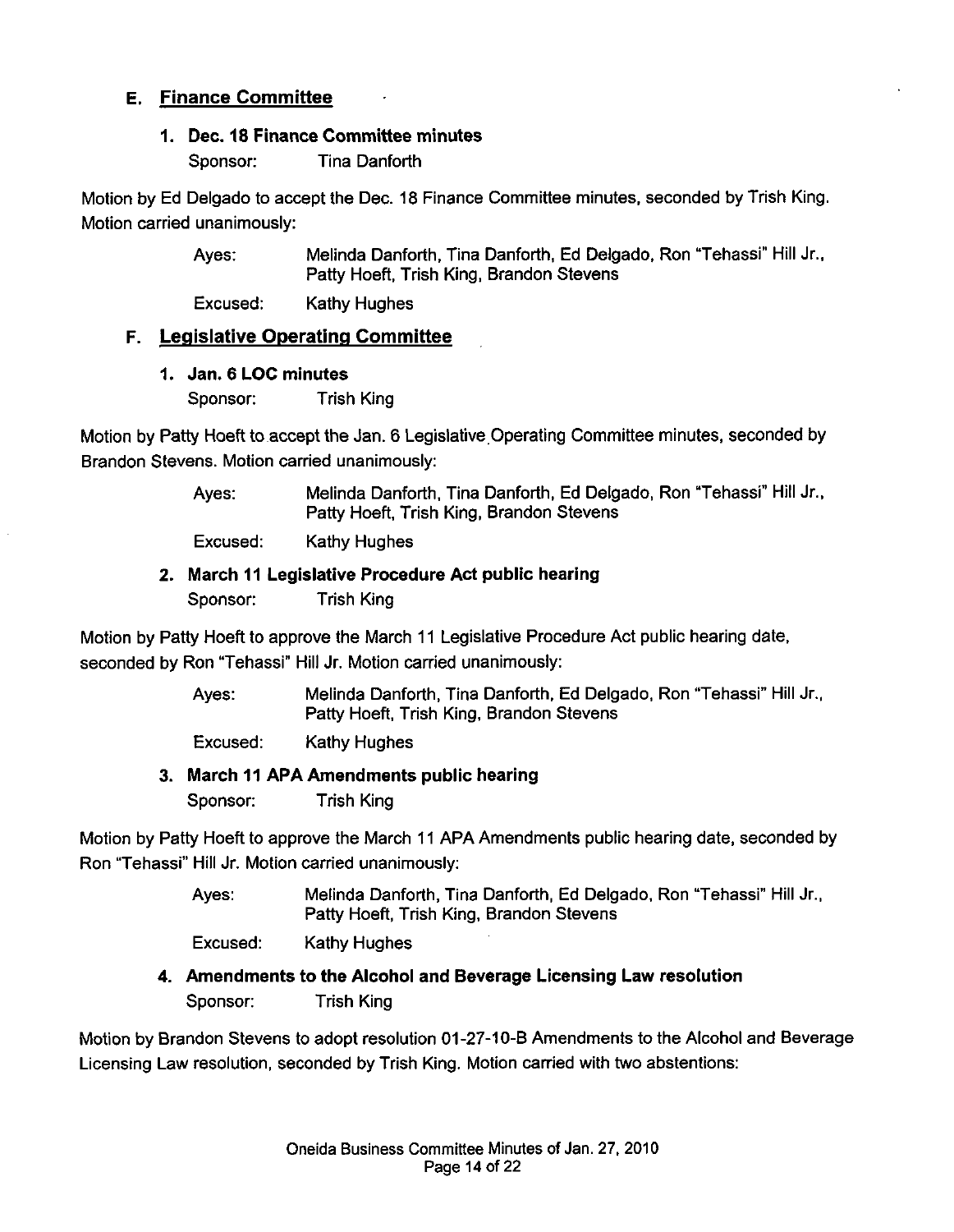Ayes: Melinda Danforth, Ed Delgado, Patty Hoeft, Trish King, Brandon Stevens

Abstained: Tina Danforth, Ron "Tehassi" Hill Jr.

Excused: Kathy Hughes

## **5. LOC quarterly report**

Sponsor: Trish King

Motion by Patty Hoeft to accept the Legislative Operating Committee quarterly report, seconded by Ron "Tehassi" Hill Jr. Motion carried unanimously:

> Ayes: Melinda Danforth, Tina Danforth, Ed Delgado, Ron "Tehassi" Hill Jr., Patty Hoeft, Trish King, Brandon Stevens

Excused: Kathy Hughes

## **XII. Cost containment FY2010 Exceptions**

# **A. FY2010 Hiring Freeze Exceptions**

**1. Health- Approve to fill an emergency temporary Billing Specialist for 12 weeks at \$11.41 due to medical leave of another employee** 

Sponsor: Debbie Thundercloud/Danielle White

Motion by Patty Hoeft to approve to fill an emergency temporary Billing Specialist for 12 weeks at \$11.41 per hour due to medical leave of another employee, seconded by Ed Delgado. Motion carried unanimously:

> Ayes: Melinda Danforth, Tina Danforth, Ed Delgado, Ron "Tehassi" Hill Jr., Patty Hoeft, Trish King, Brandon Stevens

Excused: Kathy Hughes

**2. Family Fitness- Approve status change of Student Intern to Limited Term Administrative Assistant II employee at \$13.23/hr. due to resignation of another employee** 

Sponsor: Debbie Thundercloud/Amy Griesbach

Motion by Brandon Stevens to approve the status change of Student Intern to Limited Term Administrative Assistant II employee at \$13.23 per hour due to resignation of another employee, seconded by Melinda Danforth. Motion carried with one abstention:

> Ayes: Melinda Danforth, Ed Delgado, Ron "Tehassi" Hill Jr., Patty Hoeft, Trish King. Brandon Stevens

Abstained: Tina Danforth

Excused: Kathy Hughes

**3. Youth Enrichment Services- Approve to post one Y.E.S. advocate position**  Sponsor: Debbie Thundercloud/JoAnn Ninham

Motion by Tina Danforth to approve to post one Youth Enrichment Services advocate position, seconded by Trish King. Motion carried unanimously: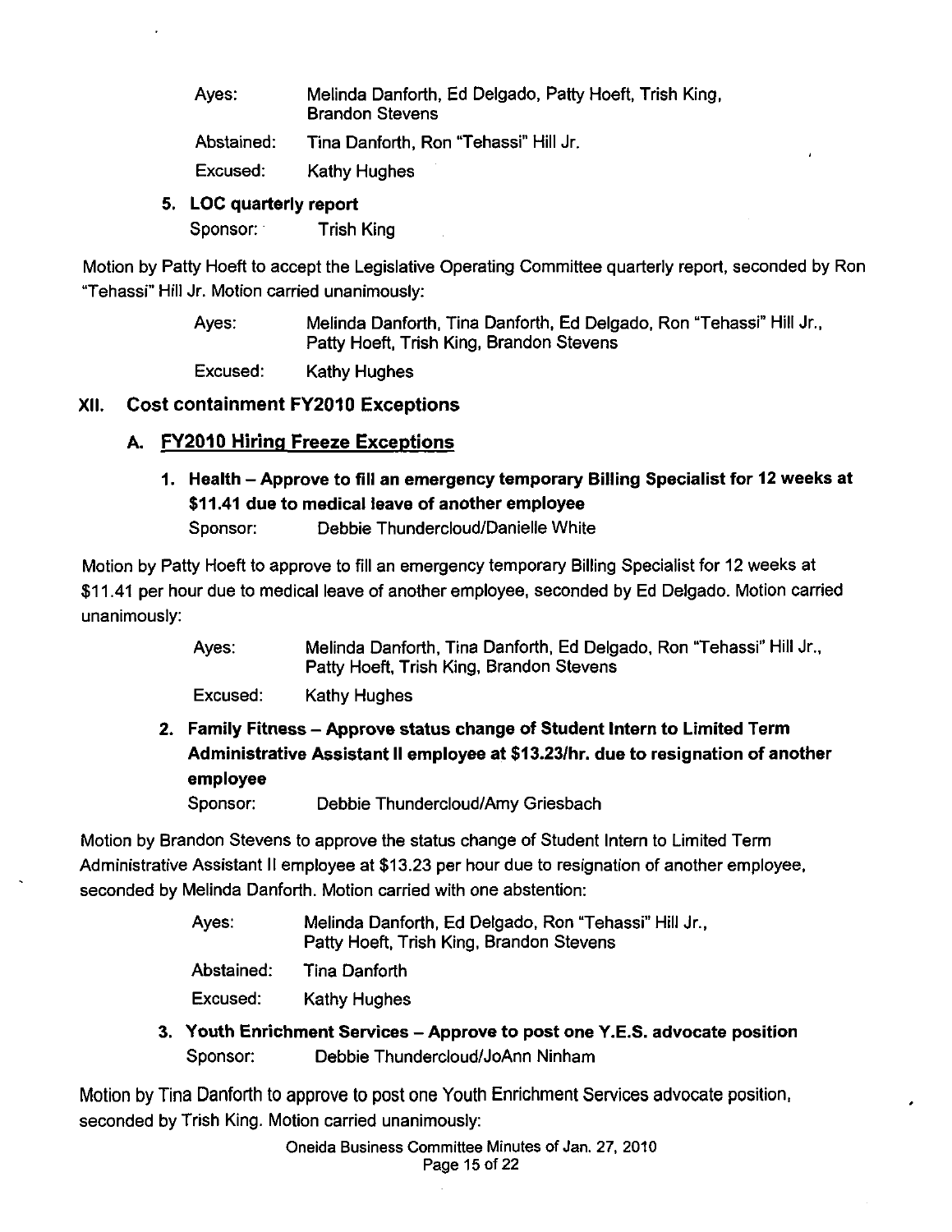Ayes: Melinda Danforth, Tina Danforth, Ed Delgado, Ron "Tehassi" Hill Jr., Patty Hoeft, Trish King, Brandon Stevens

Excused: Kathy Hughes

4. Human Resources- Approve to extend Interim Human Resources Director for 90 days

Sponsor: Debbie Thundercloud

Motion by Ed Delgado to approve to extend the Interim Human Resources Director for 90 days, seconded by Patty Hoeft. Motion carried with two opposed:

| Ayes:    | Ed Delgado, Ron "Tehassi" Hill Jr., Patty Hoeft,<br>Trish King, Brandon Stevens |
|----------|---------------------------------------------------------------------------------|
| Opposed: | Melinda Danforth, Tina Danforth                                                 |
| Excused: | Kathy Hughes                                                                    |

Motion by Melinda Danforth to post for a Human Resource Director. Motion withdrawn.

5. Comprehensive Health - Approve to post one Medical Records Clerk Sponsor: Lloyd Powless/Diana Hernandez

Motion by Patty Hoeft to approve to post one Medical Records Clerk seconded by Brandon Stevens. Motion carried with one abstention:

| Ayes: | Melinda Danforth, Ed Delgado, Ron "Tehassi" Hill Jr.,<br>Patty Hoeft, Trish King, Brandon Stevens |
|-------|---------------------------------------------------------------------------------------------------|
|       |                                                                                                   |

Abstained: Tina Danforth

Excused: Kathy Hughes

6. Central Accounting -Approve to post two Accountants Sponsor: Lawrence Barton/Lee Thomas

Motion by Melinda Danforth to approve to post two Accountants, seconded by Patty Hoeft. Motion carried unanimously:

> Ayes: Melinda Danforth, Tina Danforth, Ed Delgado, Ron "Tehassi" Hill Jr., Patty Hoeft, Trish King, Brandon Stevens

Excused: Kathy Hughes

# B. Elimination Food. Beverage and Related Open Purchase Order Exceptions

# C. Elimination Out-of-State Travel Exceptions unless Emergency, Certification Requirements, and Government Official Travel

1. Gaming Commission- Oscar Schuyler to National Tribal Gaming Commission/ Regulators Association conference March 15-17, Cabazon, CA Sponsor: Melinda Danforth/Shirley Hill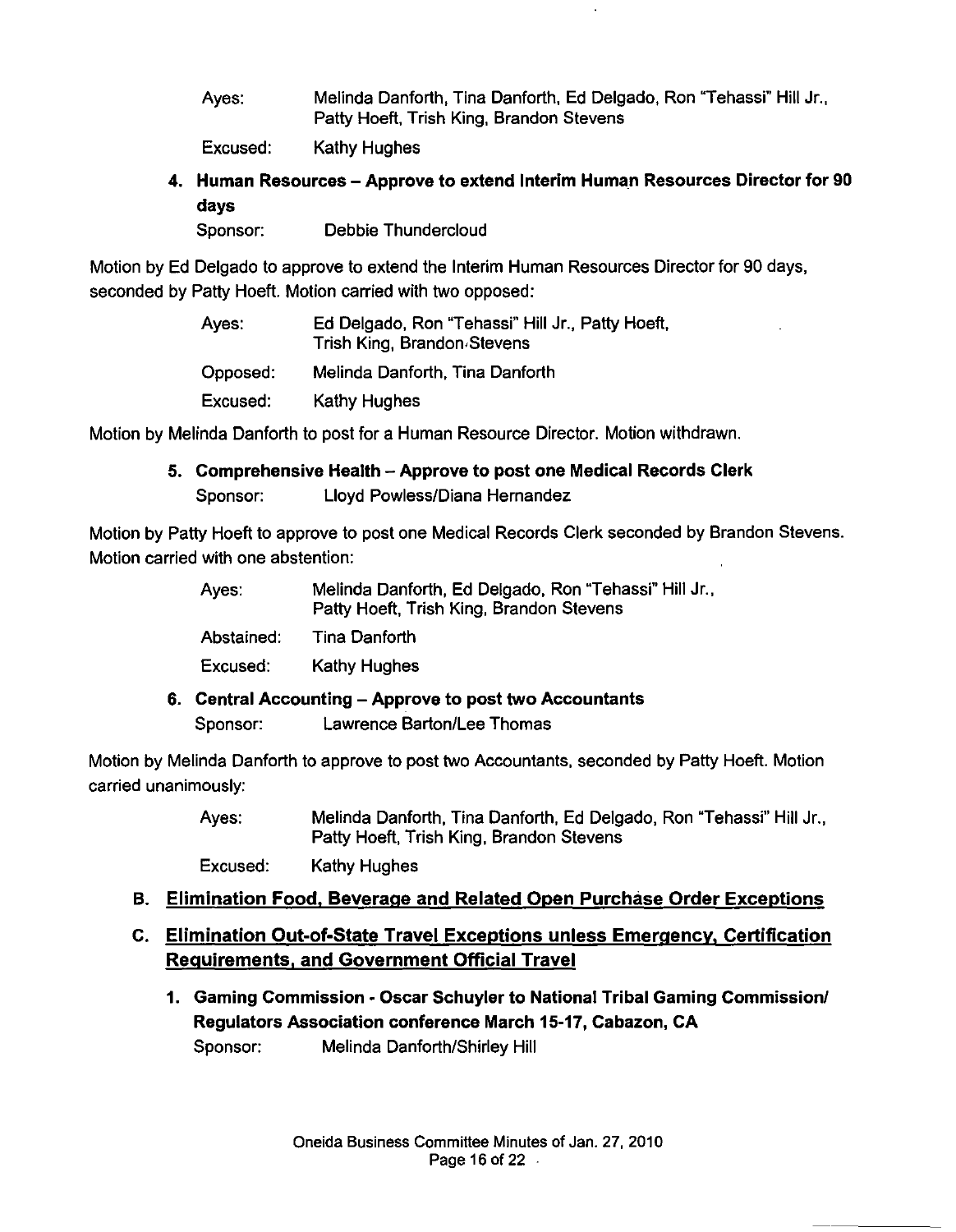Motion by Melinda Danforth to approve Oscar Schuyler to travel to the National Tribal Gaming Commission/ Regulators Association conference March 15-17, Cabazon, CA. seconded by Trish King. Motion carried with one abstention:

| Ayes:      | Melinda Danforth, Ed Delgado, Ron "Tehassi" Hill Jr.,<br>Patty Hoeft, Trish King, Brandon Stevens |
|------------|---------------------------------------------------------------------------------------------------|
| Abstained: | <b>Tina Danforth</b>                                                                              |
| Excused:   | Kathy Hughes                                                                                      |
| -          |                                                                                                   |

**2. Comprehensive Health - Dr. Suzanne Jackson to ABIM recertification review course March 4-7, Las Vegas, NV**  Sponsor: Lloyd Powless/Dr. Ravi Vir/Debbie Danforth

Motion by Tina Danforth to deny the request. Motion failed for lack of second.

Motion by Patty Hoeft to approve Dr. Suzanne Jackson to travel to the ABIM recertification review course March 4 through 7, Las Vegas, NV, seconded by Trish King. Motion carried with two abstentions:

| Ayes:      | Ed Delgado, Ron "Tehassi" Hill Jr., Patty Hoeft,<br>Trish King, Brandon Stevens |
|------------|---------------------------------------------------------------------------------|
| Abstained: | Melinda Danforth, Tina Danforth                                                 |
| Excused:   | Kathy Hughes                                                                    |

**3. Tourism - Mike Metoxen to Reservation Economic Summit Feb. 20-25, Las Vegas, NV** 

Sponsor: Lloyd Powless/Fawn Cottrell

Motion by Ed Delgado to approve to send one employee to the Reservation Economic Summit, seconded by Patty Hoeft. Motion failed with two for, four opposed and one abstention:

| Ayes:      | Ed Delgado, Patty Hoeft                                                         |
|------------|---------------------------------------------------------------------------------|
| Opposed:   | Melinda Danforth, Ron "Tehassi" Hill Jr., Trish King,<br><b>Brandon Stevens</b> |
| Abstained: | <b>Tina Danforth</b>                                                            |
| Excused:   | Kathy Hughes                                                                    |

Motion by Trish King to approve Mike Metoxen and Bobbi Webster to travel to the Reservation Economic Summit Feb. 20-25, Las Vegas, NV and that they seek funding through our tribal corporations, seconded by Brandon Stevens. Motion carried with three opposed:

| Ayes:    | Melinda Danforth, Ron "Tehassi" Hill Jr., Trish King,<br><b>Brandon Stevens</b> |
|----------|---------------------------------------------------------------------------------|
| Opposed: | Tina Danforth, Ed Delgado, Patty Hoeft                                          |
| Excused: | <b>Kathy Hughes</b>                                                             |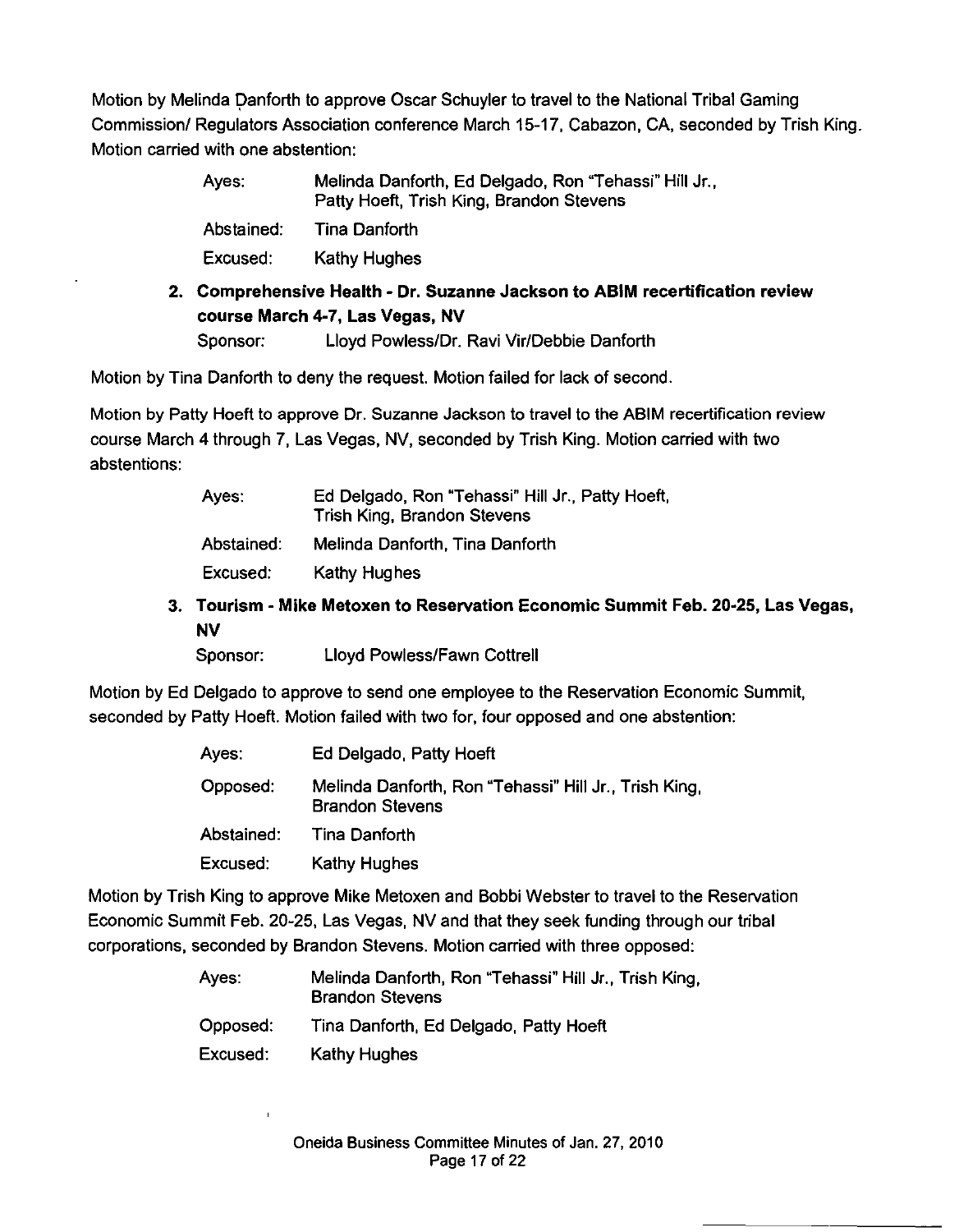- For the record:Tina Danforth said, I oppose because of the cost containment measures that we are critically at right now. I met with Larry on Monday and we are going to put something out Friday and really want to make an example of this position and that's why I voted on the earlier items about appointments and asking critical questions. We are in need of helping. to fund tribal members to be employed. I thought that was to be the Tribe's golden philosophy and this is just a very difficult time for everybody. This is nothing else than that. Thank you.
- 4. Public Relations Bobbi Webster to Reservation Economic Summit Feb. 20-24, Las Vegas, NV

Sponsor: Bill Gollnick/Bobbi Webster

Combined with no. 3

## XIII. Additions

## 1. GLITC travel report Jan. 21

Sponsor: Rick Hill

Motion by Patty Hoeft to accept the travel report and that Feb. 23 is the State of Tribe's Address in Madison, seconded by Trish King. Motion carried unanimously:

> Ayes: Melinda Danforth, Tina Danforth, Ed Delgado, Ron "Tehassi" Hill Jr., Patty Hoeft, Trish King, Brandon Stevens

Excused: Kathy Hughes

## 2. Small business Loan report request

Sponsor: Brandon Stevens

Motion by Patty Hoeft to direct the Bay Bank President provide the small business loan 2000 reports by Friday at noon, seconded by Tina Danforth. Motion carried with one abstention:

> Ayes: Abstained: Excused: Melinda Danforth, Ed Delgado, Ron "Tehassi" Hill Jr., Patty Hoeft, Trish King, Brandon Stevens Tina Danforth Kathy Hughes

Motion by Tina Danforth that Bay Bank provide information that is allowed by regulatory laws and that they adhere to strict proprietary information requirements and that they keep the information confidential when they release it to the necessary parties, seconded by Brandon Stevens. Motion carried unanimously:

> Ayes: Melinda Danforth, Tina Danforth, Ed Delgado, Ron "Tehassi" Hill Jr., Patty Hoeft, Trish King, Brandon Stevens

Excused: Kathy Hughes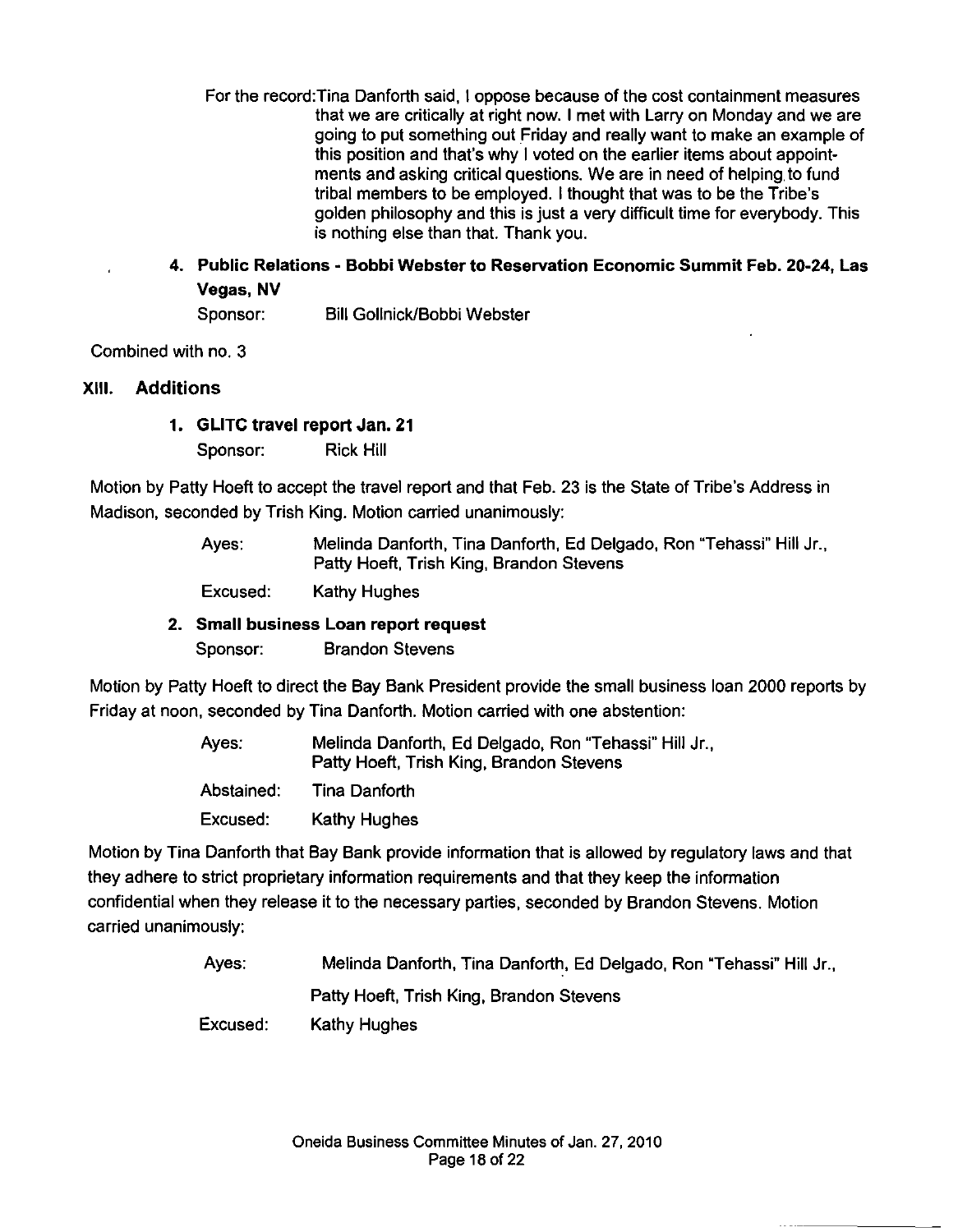#### 3. Dept. of Interior meeting travel request Feb. 2·3

Sponsor: Brandon Stevens

Motion by Ed Delgado to approve Brandon Stevens to Washington D.C. Feb. 2 and 3, seconded by Melinda Danforth. Motion carried with one abstention:

| Ayes.      | Melinda Danforth, Ed Delgado, Ron "Tehassi" Hill Jr.,<br>Patty Hoeft, Trish King |
|------------|----------------------------------------------------------------------------------|
| Abstained: | Tina Danforth, Brandon Stevens                                                   |
| Excused:   | Kathy Hughes                                                                     |

Motion by Ron "Tehassi" Hill Jr. to go into executive session at 3:23 p.m., seconded by Patty Hoeft. Motion carried unanimously:

| Ayes:                   | Melinda Danforth, Tina Danforth, Ed Delgado, Ron "Tehassi" Hill Jr.,<br>Patty Hoeft            |
|-------------------------|------------------------------------------------------------------------------------------------|
| Abstained:              | <b>Brandon Stevens</b>                                                                         |
| Not present: Trish King |                                                                                                |
| Excused:                | <b>Kathy Hughes</b>                                                                            |
|                         | . Den fantiske bestede formelig it de een de sted tot kildige de Dan fantisk skildere een daal |

Motion by Tina Danforth to recess for minutes, seconded by Melinda Danforth. Motion carried unanimously:

| Ayes:                   | Melinda Danforth, Tina Danforth, Ed Delgado, Ron "Tehassi" Hill Jr.,<br>Patty Hoeft, Brandon Stevens |
|-------------------------|------------------------------------------------------------------------------------------------------|
| Not present: Trish King |                                                                                                      |
| Excused:                | <b>Kathy Hughes</b>                                                                                  |

Trish King arrived at 3:25 p.m.

#### XIV. Recess

Motion by Trish King to come out of executive session at 5:24 p.m. and recess until 9:30 a.m. Jan. 28 to finish the executive session portion of agenda, seconded by Tina Danforth. Motion carried unanimously:

> Ayes: Melinda Danforth, Tina Danforth, Ed Delgado, Ron "Tehassi" Hill Jr., Patty Hoeft, Trish King, Brandon Stevens

Excused: Kathy Hughes

# ONEIDA BUSINESS COMMITTEE REGULAR MINUTES 9:30a.m. January 28, 2010

Meeting continued from Jan. 27, 2010

Meeting called to order by Chairman Rick Hill at 9:40 a.m.

Motion by Ed Delgado to go into executive session, seconded by Ron "Tehassi" Hill Jr. Motion carried unanimously:

> Oneida Business Committee Minutes of Jan. 27, 2010 Page 19 of 22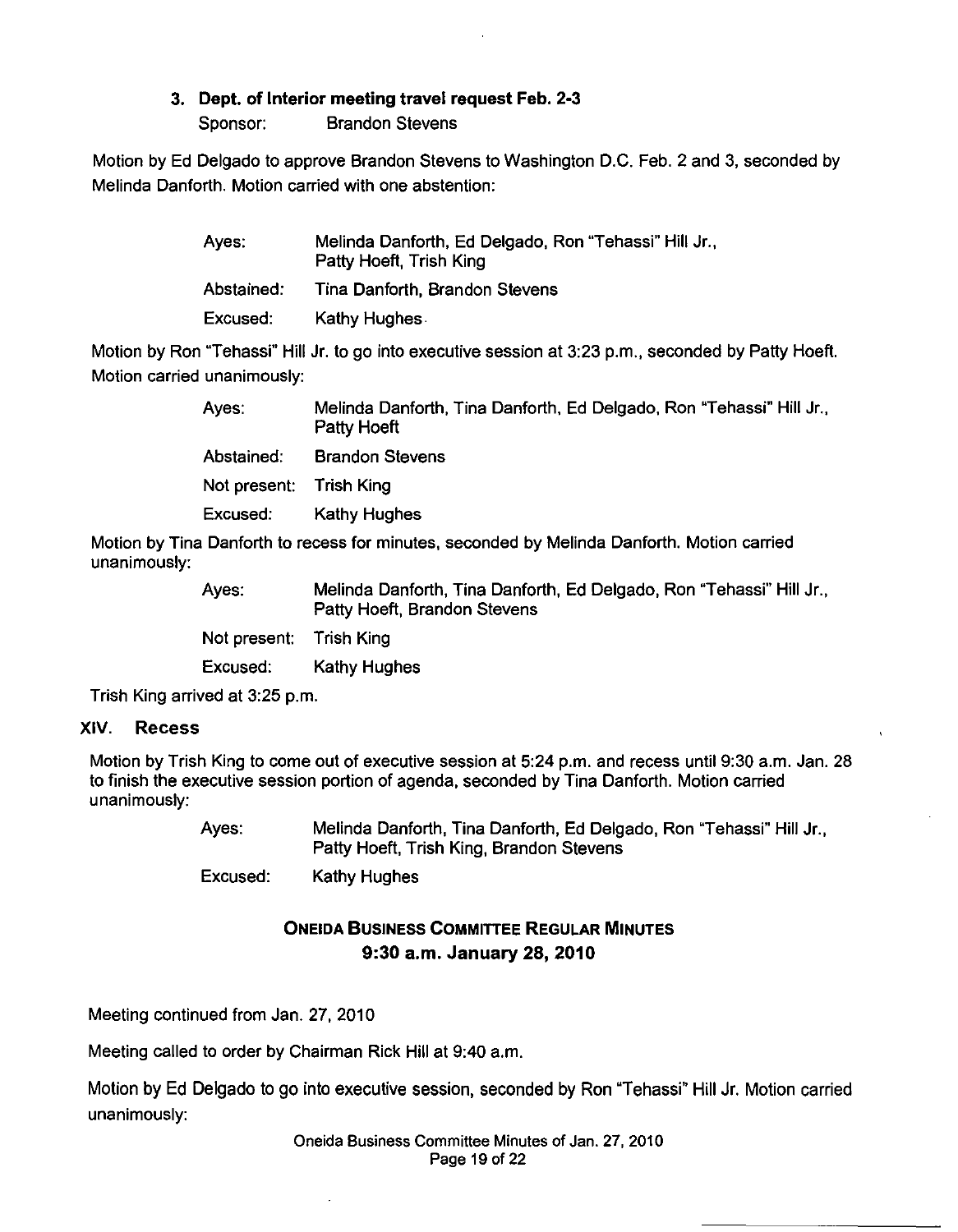| Ayes: | Melinda Danforth, Tina Danforth, Ed Delgado, Ron "Tehassi" Hill Jr.,<br>Patty Hoeft, Trish King |
|-------|-------------------------------------------------------------------------------------------------|
|       |                                                                                                 |

Excused: Kathy Hughes, Brandon Stevens

Motion by Ron "Tehassi" Hill Jr. to come out of executive session Jan. 28 at 10:32 a.m., seconded by Trish King. Motion carried unanimously:

| Ayes:     | Melinda Danforth, Tina Danforth, Ed Delgado, Ron "Tehassi" Hill Jr.,<br>Patty Hoeft, Trish King |
|-----------|-------------------------------------------------------------------------------------------------|
| Evaussed: | Kothu Uushee, Deseden Cteuses                                                                   |

Excused: Kathy Hughes, Brandon Stevens

# **A. Old Business**

# **1. Smoking ban impacts**

Sponsor: Bill Gollnick/Nathan King **Excerpt from Jan. 13:** Motion by Ed Delgado to accept the report about the smoking ban as FYI and discuss at the next Business Committee, seconded by Patty Hoeft. Motion carried with two abstentions.

Motion by Patty Hoeft to accept the Smoking Ban report as FYI and that the Business Committee and Executive managers be scheduled within the next 30 days for a half-day meeting, seconded by Ed Delgado. Motion carried unanimously:

> Ayes: Melinda Danforth, Tina Danforth, Ed Delgado, Ron "Tehassi" Hill Jr., Patty Hoeft, Trish King

Excused: Kathy Hughes, Brandon Stevens

**2. GTC mandate that key management positions be filled by tribal members**  Sponsor: Debbie Thundercloud

**Excerpt from Dec.** *23:* Motion by Tina Danforth to direct the General Manager to bring back a report in 30 days to address the GTC mandate that key management positions be filled by tribal members, specifically the MIS manager, seconded by Ed Delgado. Motion carried unanimously.

Motion by Patty Hoeft to defer the report on the General Tribal Council mandate that key management positions be filled by tribal members to the Feb. 10 Business Committee meeting, seconded by Trish King. Motion carried unanimously:

> Ayes: Melinda Danforth, Tina Danforth, Ed Delgado, Ron "Tehassi" Hill Jr., Patty Hoeft, Trish King

Excused: Kathy Hughes, Brandon Stevens

- **B. Reports** 
	- **1. Oneida Airport Hotel Corporation cash flow report**  Sponsor: Lance Broberg

Motion by Ed Delgado to accept the Oneida Airport Hotel Corporation cash flow report, seconded by Melinda Danforth. Motion carried with one abstention: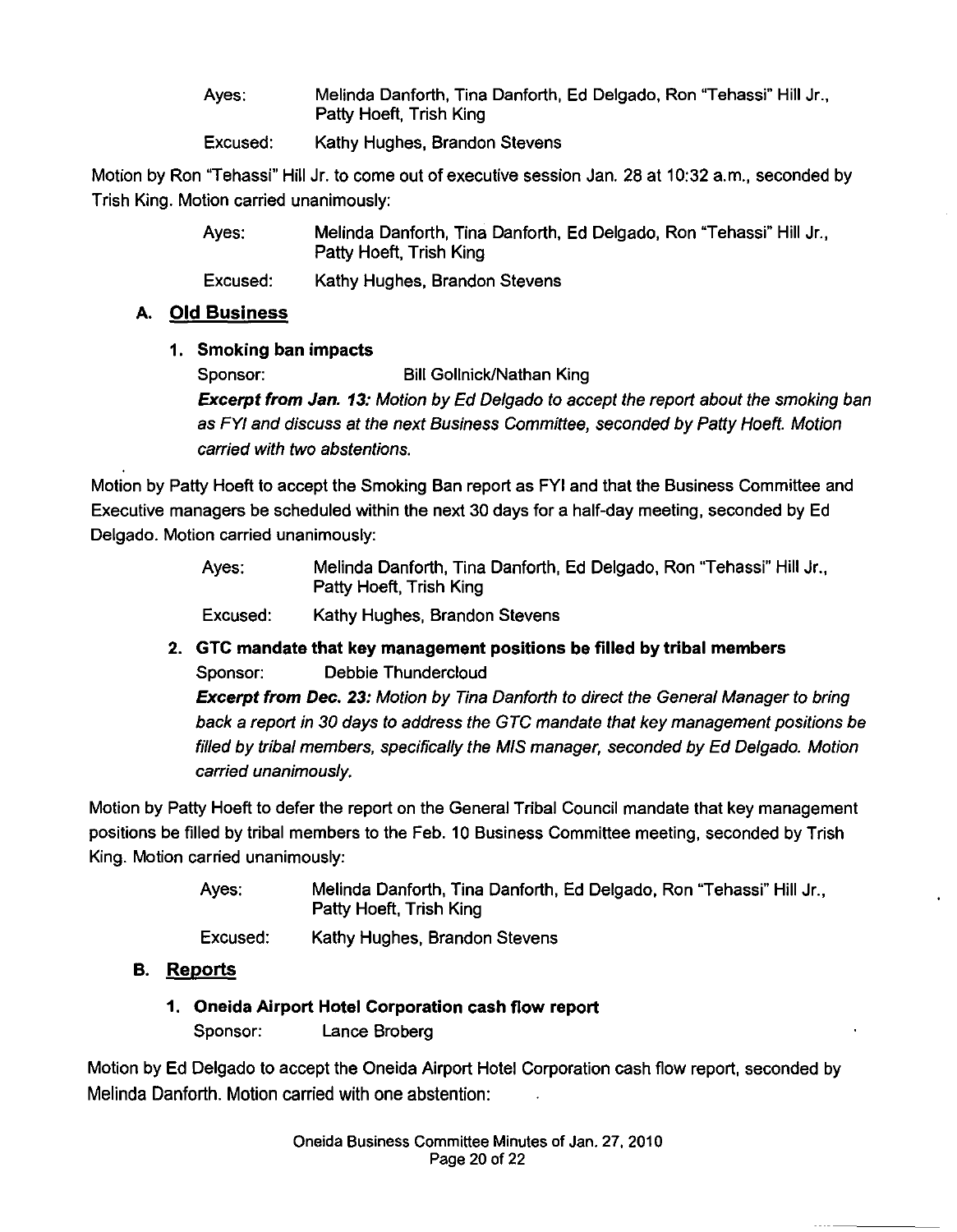| Ayes: | Melinda Danforth, Ed Delgado, Ron "Tehassi" Hill Jr., |
|-------|-------------------------------------------------------|
|       | Patty Hoeft, Trish King                               |

Abstained: Tina Danforth

Excused: Kathy Hughes, Brandon Stevens

## **2. New York Land Claims update**

Sponsor: Bill Gollnick

Motion by Patty Hoeft to accept the verbal update regarding New York land claims, seconded by Trish King. Motion carried with two abstentions:

> Ayes: Abstained: Excused: Tina Danforth Ed Delgado, Patty Hoeft, Trish King Melinda Danforth, Ron "Tehassi" Hill Jr. Kathy Hughes, Brandon Stevens

## **C. Requests**

# **D. Attorney Brief**

# **1. Application of City of Green Bay Ordinances**

Sponsor: JoAnne House/Becky Webster

Main motion by Ron ''Tehassi" Hill Jr. to accept the application of City of Green Bay Ordinances as FYI, seconded by Trish King. Motion carried unanimously:

| Ayes:    | Melinda Danforth, Tina Danforth, Ed Delgado, Ron "Tehassi" Hill Jr.,<br>Patty Hoeft, Trish King |
|----------|-------------------------------------------------------------------------------------------------|
| Excused: | Kathy Hughes, Brandon Stevens                                                                   |

Amendment to the main motion by Melinda Danforth to request the Law Office to provide a report in 30 days, seconded by Ron "Tehassi" Hill Jr. Motion carried unanimously:

> Ayes: Melinda Danforth, Tina Danforth, Ed Delgado, Ron "Tehassi" Hill Jr., Patty Hoeft, Trish King

Excused: Kathy Hughes, Brandon Stevens

# **2. Litigation update**

Sponsor: JoAnne House

Motion by Tina Danforth to request the Law Office to initiate a draft brief to bring back for consideration to the Committee for approval, seconded by Melinda Danforth. Motion carried unanimously:

> Ayes: Melinda Danforth, Tina Danforth, Ed Delgado, Ron "Tehassi" Hill Jr., Patty Hoeft, Trish King

Excused: Kathy Hughes, Brandon Stevens

# **3. Travel Request for Attorney Bittorf and Attorney Webster to Washington D.C.**

Motion by Melinda Danforth to approve procedural exception for travel for Attorney Bittorf and Attorney Webster to Washington D.C., seconded by Trish King. Motion carried unanimously: